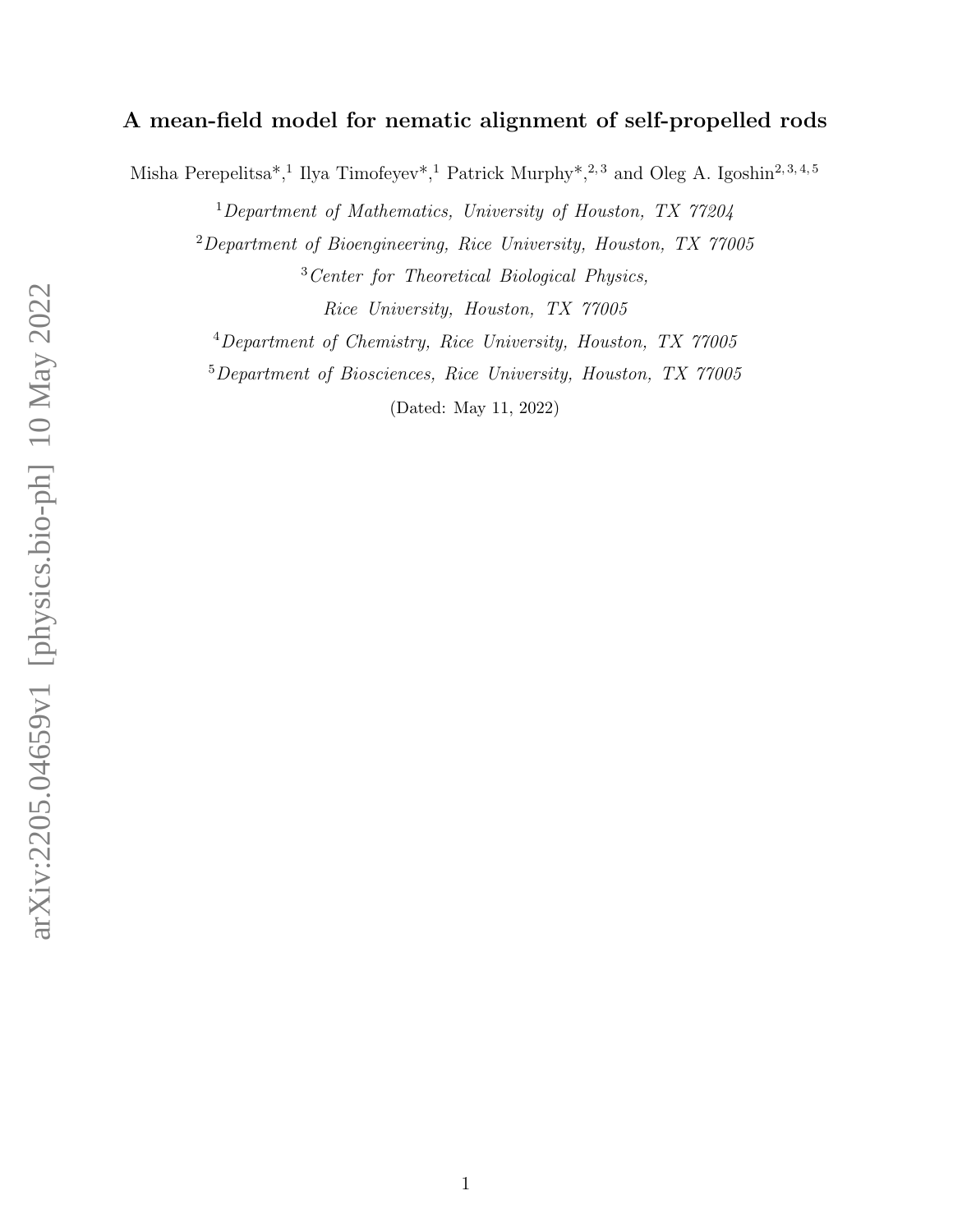# Abstract

In this paper we develop a model for nematic alignment of self-propelled rods interacting through binary collisions. We avoid phenomenological descriptions of rod interaction in favor of rigorously using a set of microscopic-level rules. Under the assumption that each collision results in a small change to a rod's orientation, we derive the Fokker-Planck equation for the evolution of the kinetic density function. Using analytical and numerical methods, we study the emergence of the nematic order from a homogeneous, uniform steady-state of the mean-field equation.

### INTRODUCTION

Interactions between self-propelled rods have been the subject of many studies on what is known as active matter. These studies were motivated by attempts to understand interactions of rod-shaped cells  $\begin{bmatrix} 1, 3, 4, 11, 21 \end{bmatrix}$  $\begin{bmatrix} 1, 3, 4, 11, 21 \end{bmatrix}$  $\begin{bmatrix} 1, 3, 4, 11, 21 \end{bmatrix}$  $\begin{bmatrix} 1, 3, 4, 11, 21 \end{bmatrix}$  $\begin{bmatrix} 1, 3, 4, 11, 21 \end{bmatrix}$  and motor-driven filaments such as microtubules [\[14,](#page-15-3) [18,](#page-16-1) [19\]](#page-16-2). How the mechanisms of rod interactions in such systems give rise to self-organization is a fundamental question that continues to draw interest. For example, mechanical interactions between the rods result in their local alignment and, under certain conditions, the emergence of nematic order. These phenomena have been extensively studied in the spirit of the alignment model of Vicsek et al.  $[20]$ , see for example Chaté et al.  $[10]$ , Peruani et al. [\[9\]](#page-15-5), Ginelli et al. [\[8\]](#page-15-6), Bolley et al. [\[5\]](#page-15-7), and Degond et al. [\[15\]](#page-16-4). Such models typically assume the collective alignment of nearby rods through mean nematic current or mean nematic orientation, also known as the director. However, the rules proposed in many of these studies lack first-principle derivations.

Boltzmann models of binary collisions provide a way to rigorously derive the form of the collective alignment. For example, binary collision models for polar alignment of selfpropelled particles were studied by Bertin et al. [\[7\]](#page-15-8). The authors obtained a Boltzmann-type equation for rod number density which they reduced to a system of macroscopic (hydrodynamic) equations for the first two moments of the number density. The steady-states of the latter system were used to extract information about the phase transition to an ordered phase. In the context of nematic alignment, Hittmeir et al. [\[17\]](#page-16-5) considered a model for the alignment of myxobacteria, deriving a Boltzmann-type equation for the cell motion, a closed system of macroscopic equations, and proving a number of analytical results about the existence of solutions for these equations. Notably, this model was based on instantaneous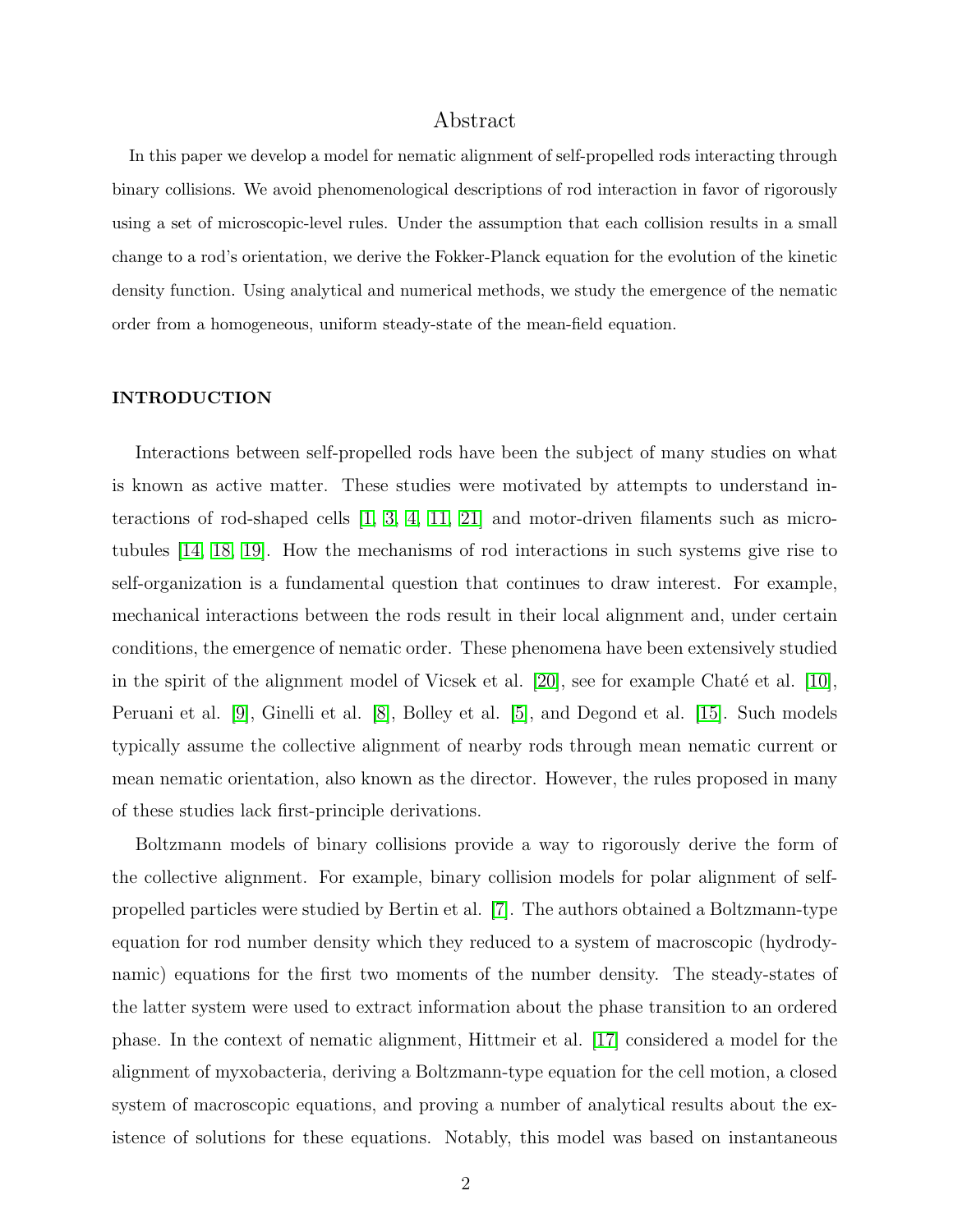alignment from collisions regardless of the difference in orientations.

Motivated by the mechanics of motion of *Myxococcus xanthus* [\[11,](#page-15-2) [13\]](#page-15-9) and monolayers of Bacillus subtilis [\[1,](#page-14-0) [12,](#page-15-10) [21\]](#page-16-0), we consider a model for the collective behavior of self-propelled rods in which re-orientation occurs gradually over a series of sequential binary collisions. These can be collisions between the same two rods or with others nearby. Our goal is to derive from microscopic collision rules a tractable continuous-time equation governing the evolution of the rods' spatial distribution, which we can then use to obtain quantitative information about the impact of density and noise parameters on self-organization. We assume that each collision results in the re-orientation of rods by a certain amount, assumed to be small. Thus, the change in a rod's orientation over some time is the result of cumulative small changes due to multiple collisions. The nematic alignment we consider differs from [\[17\]](#page-16-5) in this respect.

The paper is organized as follows. In section , we derive an Enskog-type equation for the rod number density and, in a certain asymptotic regime, the mean-field Fokker-Planck equation. Our approach is similar to the treatment for grazing collisions of molecules in gas dynamics [\[6\]](#page-15-11). In section we introduce an averaging type agent-based model that, at the macroscopic level, is equivalent to the binary collision model (BC model). The Fokker-Planck model obtained for the BC-model turns out to be similar to the heuristic liquid crystal model (LC model) of Peruani et al. [\[9\]](#page-15-5). Our kinetic equation differs from the latter by a factor in the alignment rate that accounts for a decrease in collisions as cells become nematically aligned. This naturally leads to the question of comparing qualitative and quantitative differences between dynamics generated by these two models. We address this question in section where we consider the stability of a spatially homogeneous steady state with a uniform distribution of orientations for both alignment models augmented by diffusion (noise) in rod orientation. Linear stability can be calculated explicitly, as was done in [\[9\]](#page-15-5). In section we discuss the nonlinear stability for the models of interest, using a numerical solver for the nonlinear mean-field equations. We obtain parameter values for the phase transition to a nematically ordered phase and compute steady-state orientation distributions for several representative cases. Our findings show that self-propelled rods are less ordered in the BC model compared to the LC model, and the transition to the disordered phase occurs at a lower level of rotational noise.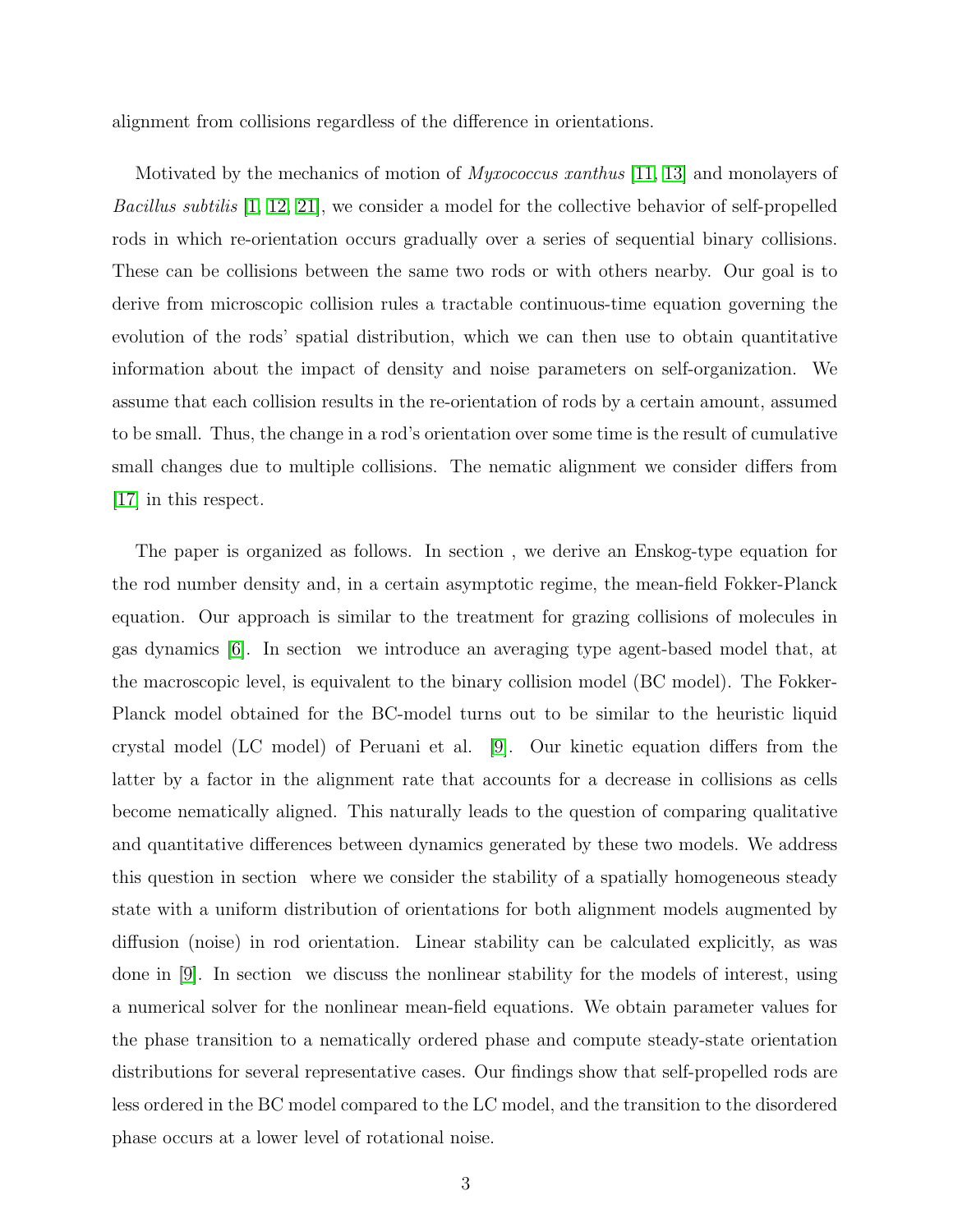#### BINARY COLLISION MODEL

#### Derivation of Boltzmann-type equations

We consider a collection of N rods moving on a square domain  $[0, L] \times [0, L]$  with periodic boundary conditions. Rods are rigid and move along their longer axes, with their midpoint denoted by the coordinates  $x$ . Let l be the length of the rod with corresponding unit orientation vector **e**. We denote the rod speed by  $\bar{v}$ . In our model we assume that the collision between a rod with orientation  $\mathbf{e} = \mathbf{e}(\theta) = (\cos \theta, \sin \theta)$ , which we call a  $\theta$ -rod, with a  $\theta_1$ -rod results in a nematic re-orientation of both rods, yielding in new angles  $\theta^*$ , and  $\theta_1^*$ according to the rule

$$
\theta^* = \theta + \delta\phi(\theta_1 - \theta),
$$
  
\n
$$
\theta_1^* = \theta_1 - \delta\phi(\theta_1 - \theta),
$$
\n(1)

<span id="page-3-0"></span>where  $\phi(\theta)$  is a  $\pi$ -periodic, odd function, positive on the interval  $(0, \pi/2)$  and negative on the interval  $(\pi/2, \pi)$ , and  $\delta \in (0, 1)$  is small numeric parameter that controls the strength of alignment. We are implicitly assuming here that  $\delta$  is the result of rescaling  $\phi$  to order  $O(1)$ . The function  $\phi = \sin(2\theta)$  is a typical example with a microscopic interpretation that we will use in section . We will assume that a collision between rods occurs when the head of one rod is in contact with the other (see Figure [1\)](#page-17-0). We will assume that interactions a predominantly binary and the contribution from simultaneous interaction of more than two rods is negligible. We also allow for rods to overlap each other spatially. We will refer to this model of alignment as a binary collision (BC) model. The probabilistic description of alignment is based on the one-particle distribution function of rod positions and orientations, f, with corresponding rod number density  $F(\mathbf{x}, \theta, t) = Nf(\mathbf{x}, \theta, t)$ . As collisions happen between pairs of particles, we will also need the 2-particle distribution function  $f^{(2)}(\mathbf{x},\theta,\mathbf{x}_1,\theta_1,t)$  which stands for the density of the joint probability distribution for a random pair of cells, and the corresponding function  $F^{(2)}(\mathbf{x},\theta,\mathbf{x}_1,\theta_1,t) = N(N 1/f^{(2)}(\mathbf{x},\theta,\mathbf{x}_1,\theta_1,t)$ , which stands for the number of pairs of cells (averaged over an ensemble) when given two spatial regions and two sets of orientations.

We first must calculate the change in  $F = Nf$  due to collisions. The value of f at a given orientation  $\theta$  decreases when a  $\theta$ -rod interacts with a  $\theta_1$ -rod  $(\theta_1 \neq \theta)$  and increases when a  $\theta^*$ -rod and a  $\theta^*$ -rod produce a  $\theta$ -rod post-collision. To describe the latter we need to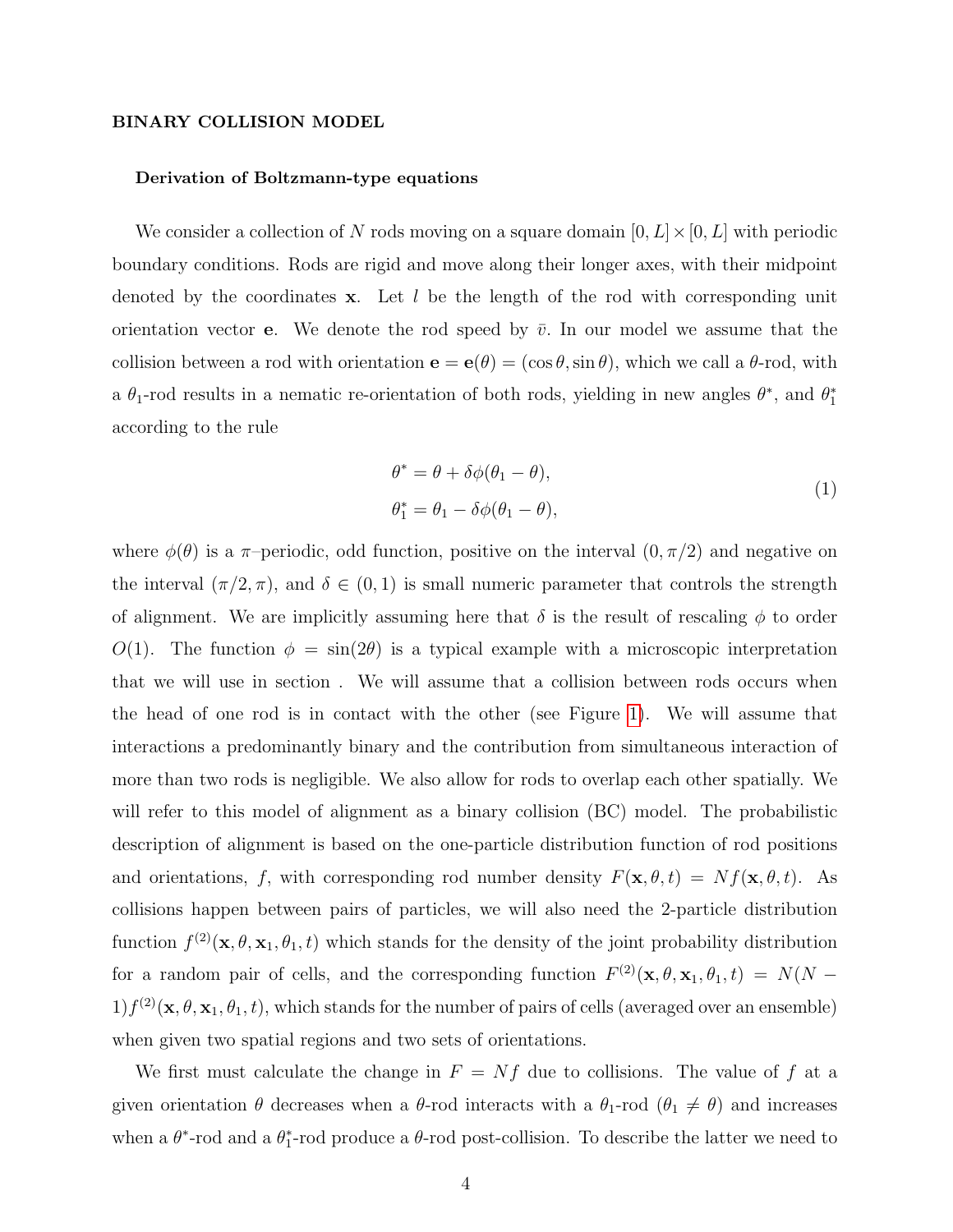swap the roles of  $\theta$  and  $\theta^*$  in [\(1\)](#page-3-0), then use the system to find  $\theta^*$  in terms of the pre-collision orientation  $\theta_1^*$  as well as the given angle  $\theta$ . First,

$$
\theta = \theta^* + \delta\phi(\theta_1^* - \theta^*). \tag{2}
$$

It follows using substitution that  $\theta_1^* - \theta = \theta_1^* - \theta^* - \delta\phi(\theta_1^* - \theta^*)$ . Denote the solution  $\theta$  of

$$
\omega = \theta - \delta\phi(\theta)
$$

by  $\psi_{\delta}(\omega)$ . Then, we compute

<span id="page-4-1"></span>
$$
\partial_{\omega}\psi_{\delta} = (1 - \delta\phi'(\psi_{\delta}(\omega)))^{-1},\tag{3}
$$

which shows that the inverse function  $\psi_{\delta}$  exists when  $\delta$  is sufficiently small. Given  $\theta$  and an arbitrary pre-collisional orientation  $\theta_1^*$ , we can determine the other pre-collisional orientation  $\theta^*$  so that  $(\theta^*, \theta_1^*)$  collision results in a  $\theta$ -rod, given by

<span id="page-4-0"></span>
$$
\theta^* = \theta_1^* - \psi_\delta(\theta_1^* - \theta). \tag{4}
$$

We now need to calculate the change in the number of rods over the time interval  $(t, t +$  $\Delta t$ , denoted by N $\Delta f$ . We do this by splitting the change into decreasing and increasing contributions  $\Delta f = \Delta^- f - \Delta^+ f$ , with  $\lim_{\Delta t \to 0} (\Delta^- f - \Delta^+ f)/\Delta t = (\frac{df}{dt})^+ - (\frac{df}{dt})^- = \frac{df}{dt}$ , the total or Lagrangian derivative of  $f$ . This captures the total change in time of the given quantity with respect to all variables that  $f$  depends on, and can alternatively be expressed via the chain rule as

$$
\frac{df}{dt} = \partial_t f + \sum_{i=1}^2 \partial_{x_i} f \frac{dx_i}{dt} + \partial_{\theta} f \frac{d\theta}{dt}.
$$
\n(5)

In our context we have  $\frac{d\theta}{dt} = 0$  and  $\left(\frac{dx_1}{dt}, \frac{dx_2}{dt}\right) = \bar{v}(\cos(\theta), \sin(\theta))$  due to our assumptions about the self-propelled nature of the rods.

First, we approximate the number of rods within a given spatial region and orientation range by  $Nf(\mathbf{x}, \theta, t)d\mathbf{x} d\theta$ . Figure [1a](#page-17-0) shows the geometry involved when calculating possible collisions corresponding to loss with  $P_1$  and  $P_2$  as the parallelograms where collisions can occur with a given rod. Figure [1b](#page-17-0) corresponds similarly to gain of cells with a given orientation with parallelograms  $P_1$  and  $P_2$ . The magnitude of decrease in the number of rods with orientation angle in  $(\theta, \theta + d\theta)$  in  $\Delta t$  time equals the number of rods in this range times the number of collisions, per rod, with another rod in  $(\theta_1, \theta_1 + d\theta_1)$ . Since the differentials  $d\mathbf{x}$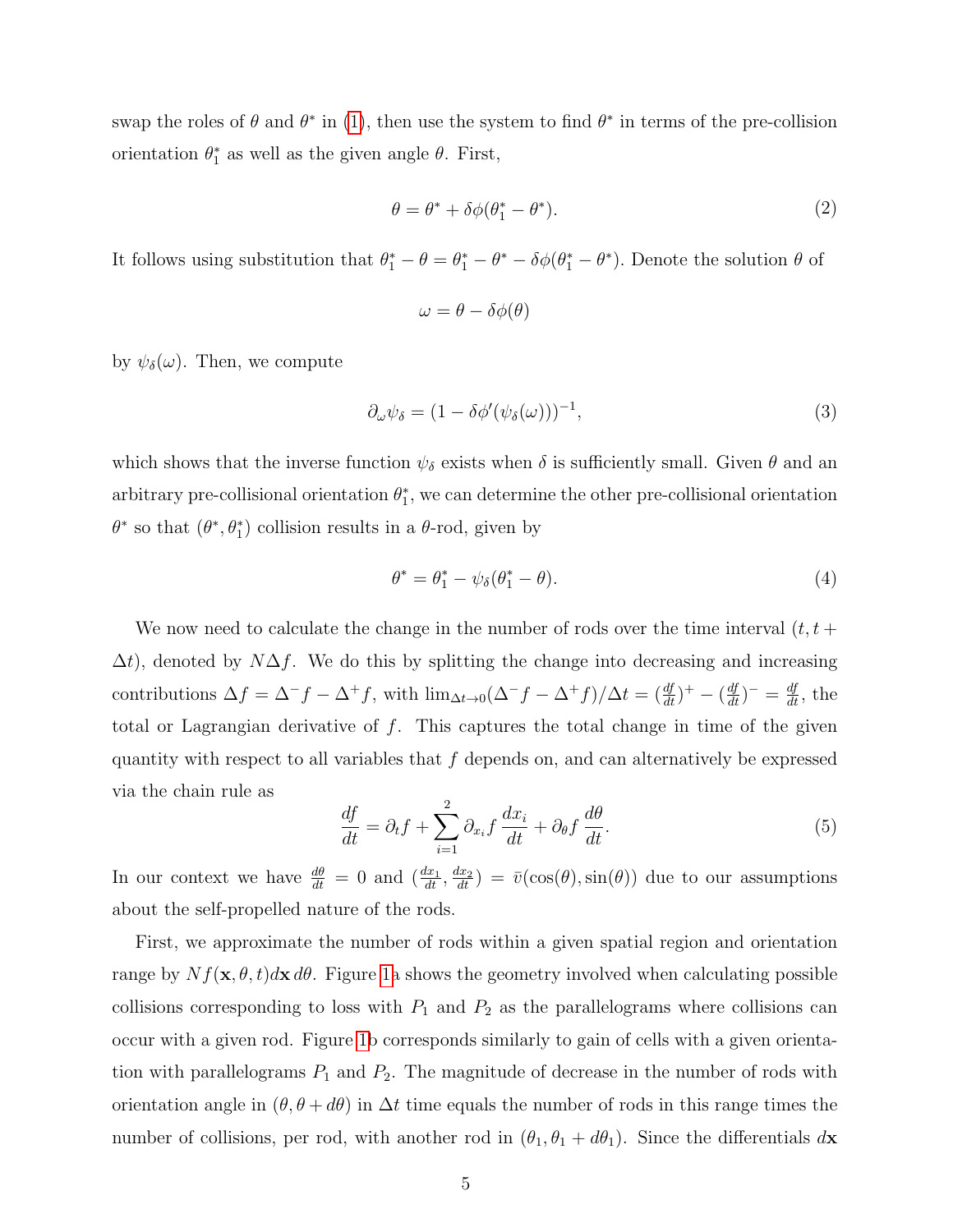and  $d\theta$  ultimately drop out, we do keep track of them for these steps. The expected number of collisions with rods in this range is given by summing the expected number of pairs where the second rod is in  $P_1$  or  $P_2$ . This is made formal by integrating the pairwise joint density  $N(N-1)f_2$  over these domains and over  $\theta_1$ .

<span id="page-5-0"></span>
$$
N\Delta^{-}f(\mathbf{x},\theta,t) = N(N-1)\left(\int_{-\pi}^{\pi}\int_{P_1}f^{(2)}(\mathbf{x},\theta,\mathbf{x}_1,\theta_1,t)\,d\mathbf{x}_1d\theta_1 + \int_{-\pi}^{\pi}\int_{P_2}f^{(2)}(\mathbf{x},\theta,\mathbf{x}_1,\theta_1,t)\,d\mathbf{x}_1d\theta_1\right)
$$
\n(6)

where the parallelograms  $P_1$  and  $P_2$  are as in Figure [1.](#page-17-0)

To obtain a closed-form equation for  $f$ , we assume the equivalent of molecular chaos, expressed as statistical independence of the pairwise joint distribution  $f^{(2)}$  in terms of the single particle distribution

$$
f^{(2)}(\mathbf{x}, \theta, \mathbf{x}_1, \theta_1, t) = f(\mathbf{x}, \theta, t) f(\mathbf{x}_1, \theta_1, t).
$$
 (7)

,

This yields

$$
\Delta^- f(\mathbf{x}, \theta, t) = (N - 1) \int_{-\pi}^{\pi} \left( \int_{P_1} f(\mathbf{x}, \theta, t) f(\mathbf{x}_1, \theta_1, t) d\mathbf{x}_1 + \int_{P_2} f(\mathbf{x}, \theta, t) f(\mathbf{x}_1, \theta_1, t) d\mathbf{x}_1 \right) d\theta_1.
$$
\n(8)

A change of variables from Cartesian  $\mathbf{x} = (x_1, x_2)$  to an  $\mathbf{e}(\theta)$ ,  $\mathbf{e}(\theta_1)$  coordinate system gives an extra factor of  $|\sin(\theta_1 - \theta)|$  in the integrand. Since the length of integration in the  $e(\theta)$ direction is proportional to  $\bar{v}\Delta t$ , by dividing both sides of [\(6\)](#page-5-0) by  $\Delta t$  and taking the limit  $\Delta t \rightarrow 0$ , we obtain the magnitude of the negative contribution to the rate of change of  $f(\mathbf{x}, \theta, t)$  over all possible  $\theta_1$  as

$$
\left(\frac{df}{dt}\right)^{-} = \bar{v}(N-1)\int_{-\pi}^{\pi}\int_{-l/2}^{l/2}|\sin(\theta_1 - \theta)|f(\mathbf{x}, \theta, t)\left(f(\mathbf{x} - \frac{l}{2}\mathbf{e}(\theta_1) + z\mathbf{e}(\theta), \theta_1, t)\right) + f(\mathbf{x} + \frac{l}{2}\mathbf{e}(\theta) + z\mathbf{e}(\theta_1), \theta_1, t)\right) dz d\theta_1, \quad (9)
$$

where z is the variable of integration in the  $e(\theta_1)$ -direction.

Similarly, the increase  $N\Delta^+f$  can be expressed using the expected number of collisions for a rod in  $(\theta^*, \theta^* + d\theta^*)$  with a  $(\theta^*_1, \theta^*_1 + d\theta^*_1)$ -rod in  $\Delta t$  time such that the result is a rod in  $(\theta, \theta + d\theta)$ . For this derivation, we need to proceed carefully, taking into consideration the relationship between  $\theta$ ,  $\theta^*$ , and  $\theta_1^*$ . In particular we need use the mapping [\(4\)](#page-4-0) between  $\theta$  and  $\theta^*$  when relating  $f(\mathbf{x}, \theta, t) d\mathbf{x} d\theta$  to  $(f(\mathbf{x}, \theta^*, t) d\mathbf{x} d\theta^*)(f(\mathbf{x}_1, \theta_1^*, t) d\theta_1^*)$ . Since the differential dx again drops out by the end, we do keep track of it. As in the previous case, there are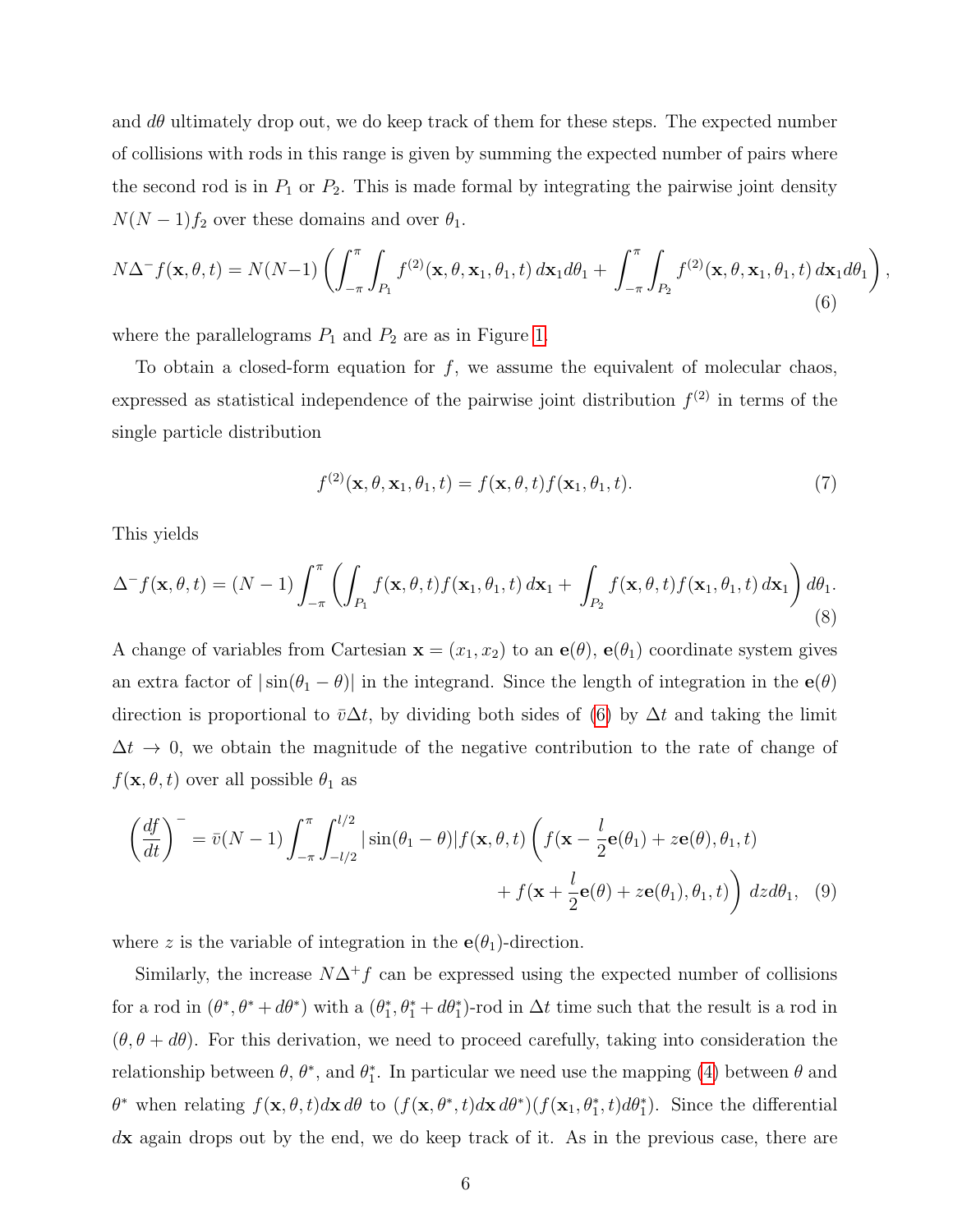two types of collisions depending on whether  $\theta_1^* \in P_1$  or  $\theta_1^* \in P_2$  (see Figure [1b](#page-17-0)):

$$
\Delta^+ f(\mathbf{x}, \theta, t) d\theta = -(N-1) \int_{-\pi}^{\pi} \left( \int_{P_1} f(\mathbf{x}, \theta^*, t) d\theta^* f(\mathbf{x}_1, \theta_1^*, t) d\mathbf{x}_1 + \int_{P_2} f(\mathbf{x}, \theta^*, t) d\theta^* f(\mathbf{x}_1, \theta_1^*, t) d\mathbf{x}_1 \right) d\theta_1^*.
$$
 (10)

Using [\(4\)](#page-4-0) and [\(3\)](#page-4-1) at  $\omega = \theta_1^* - \theta$ , we find

<span id="page-6-0"></span>
$$
d\theta^* = \psi_\delta'(\theta_1^* - \theta)d\theta = (1 - \delta\phi'(\psi_\delta(\theta_1^* - \theta)))^{-1}d\theta.
$$
\n(11)

Note that  $\theta$  and  $\theta_1^*$  are independent, so  $d\theta$  in [\(10\)](#page-6-0) subsequently drops out. We then obtain the positive rate term in the limit  $\Delta t \to 0$  as

$$
\left(\frac{df}{dt}\right)^{+} = \bar{v}(N-1)\int_{-\pi}^{\pi}\int_{-l/2}^{l/2}\psi_{\delta}'(\theta_{1}^{*}-\theta)|\sin(\psi_{\delta}(\theta_{1}^{*}-\theta))|f(\mathbf{x},\theta^{*},t)\times
$$

$$
\left(f(\mathbf{x}-\frac{l}{2}\mathbf{e}(\theta_{1}^{*})+z\mathbf{e}(\theta^{*}),\theta_{1}^{*},t)+f(\mathbf{x}+\frac{l}{2}\mathbf{e}(\theta^{*})+z\mathbf{e}(\theta_{1}^{*}),\theta_{1}^{*},t)\right)dzd\theta_{1}^{*}.\quad(12)
$$

Finally, using that the total derivative of f can be expressed as  $\partial_t f + \bar{v} e \cdot \nabla_x f$ , we get the kinetic equation

$$
\partial_t f + \bar{v} \mathbf{e}(\theta) \cdot \nabla_{\mathbf{x}} f
$$
  
=  $(N-1)\bar{v} \int_{-\pi}^{\pi} \int_{-l/2}^{l/2} \psi_{\delta}'(\theta_1^* - \theta) |\sin(\psi_{\delta}(\theta_1^* - \theta))| f(\mathbf{x}, \theta^*, t) \left( f(\mathbf{x} - \frac{l}{2} \mathbf{e}(\theta_1^*) + z \mathbf{e}(\theta^*), \theta_1^*, t) + f(\mathbf{x} + \frac{l}{2} \mathbf{e}(\theta^*) + z \mathbf{e}(\theta_1^*), \theta_1^*, t) \right) dz d\theta_1^*$   

$$
- (N-1)\bar{v} \int_{-\pi}^{\pi} \int_{-l/2}^{l/2} |\sin(\theta_1^* - \theta)| f(\mathbf{x}, \theta, t) \left( f(\mathbf{x} - \frac{l}{2} \mathbf{e}(\theta_1^*) + z \mathbf{e}(\theta), \theta_1^*, t) + f(\mathbf{x} + \frac{l}{2} \mathbf{e}(\theta) + z \mathbf{e}(\theta_1), \theta_1^*, t) \right) dz d\theta_1^*.
$$
 (13)

Note that we also changed the notation from  $\theta_1$  to  $\theta_1^*$  in the last integral to match variables of integration. We will take care of the remaining occurrences of  $\theta^*$  in the next section's asymptotics.

## Asymptotic expansion and mean-field derivation

Let  $T=\frac{L}{\bar{v}}$  $\frac{L}{\bar{v}}$  be the characteristic time scale associated with traversing the domain length L. We scale the variables by

$$
\tilde{\mathbf{x}} = \frac{\mathbf{x}}{L}, \quad \tilde{t} = \frac{t}{T}, \quad \tilde{f}(\tilde{\mathbf{x}}, \theta, \tilde{t}) = L^2 f(\mathbf{x}/L, \theta, t). \tag{14}
$$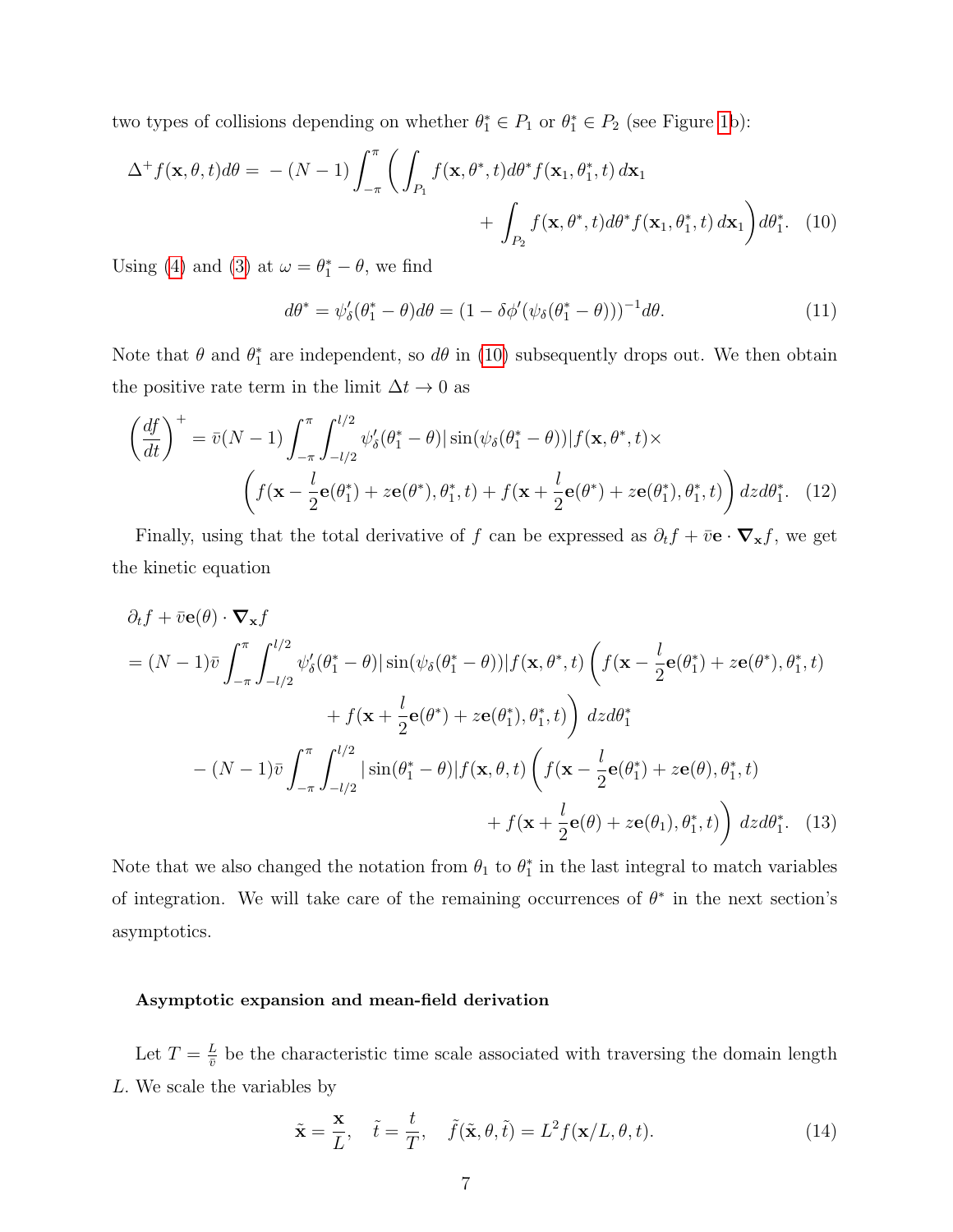The kinetic equation scales accordingly and takes the following form (with a slight abuse of notation, we keep using the old notation  $\mathbf{x}, t, f$  for the new variables  $\tilde{\mathbf{x}}, \tilde{t}, \tilde{f}$ .

$$
\partial_t f + \mathbf{e}(\theta) \cdot \nabla_{\mathbf{x}} f
$$
\n
$$
= (N-1) \int_{-\pi}^{\pi} \int_{-l/(2L)}^{l/(2L)} \psi_{\delta}(\theta_1^* - \theta) |\sin(\psi_{\delta}(\theta_1^* - \theta))| f(\mathbf{x}, \theta^*, t) \left( f(\mathbf{x} - \frac{l}{2L} \mathbf{e}(\theta_1^*) + z \mathbf{e}(\theta^*, \theta_1^*, t) + f(\mathbf{x} + \frac{l}{2L} \mathbf{e}(\theta^*) + z \mathbf{e}(\theta_1^*, \theta_1^*, t) \right) dz d\theta_1^*
$$
\n
$$
- (N-1) \int_{-\pi}^{\pi} \int_{-l/(2L)}^{l/(2L)} |\sin(\theta_1^* - \theta)| f(\mathbf{x}, \theta, t) \left( f(\mathbf{x} - \frac{l}{2L} \mathbf{e}(\theta_1^*) + z \mathbf{e}(\theta), \theta_1^*, t) + f(\mathbf{x} + \frac{l}{2L} \mathbf{e}(\theta) + z \mathbf{e}(\theta_1), \theta_1^*, t) \right) dz d\theta_1^*.
$$
\n(15)

Assuming small  $\delta$ , we introduce the series approximations

<span id="page-7-0"></span>
$$
\theta^* = \theta - \phi(\theta_1^* - \theta)\delta + O(\delta^2),\tag{16}
$$

$$
\psi_{\delta}'(\theta_1^* - \theta) = 1 + \phi'(\theta_1^* - \theta)\delta + O(\delta^2),\tag{17}
$$

$$
\psi_{\delta}(\theta_1^* - \theta) = (\theta_1^* - \theta) + \phi(\theta_1^* - \theta)\delta + O(\delta^2), \tag{18}
$$

$$
f(\mathbf{x}, \theta^*, t) - f(\mathbf{x}, \theta, t) = \partial_{\theta} f(\mathbf{x}, \theta, t) (\theta^* - \theta) + O((\theta^* - \theta)^2)
$$
  
=  $-\phi(\theta_1^* - \theta) \partial_{\theta} f(\mathbf{x}, \theta, t) \delta + O(\delta^2).$  (19)

Additionally, for any continuous function  $G(\theta)$ , we can expand

$$
\int_{-\pi}^{\pi} |\sin(\psi_{\delta}(\theta_1^* - \theta))| G(\theta_1^*) d\theta_1^*
$$
  
= 
$$
\int_{-\pi}^{\pi} (|\sin(\theta_1^* - \theta)| + \operatorname{sign} (\sin(\theta_1^* - \theta)) \cos(\theta_1^* - \theta) \phi(\theta_1^* - \theta) \delta) G(\theta_1^*) d\theta_1^*
$$
  
+ 
$$
O(\delta^2) \sup |G(\theta)|.
$$
 (20)

Finally, we can expand  $f$  in powers of  $l/L$  to get

<span id="page-7-1"></span>
$$
f(\mathbf{x} - \frac{l}{2L}\mathbf{e}(\theta_1^*) + z\mathbf{e}(\theta^*), \theta_1^*, t) = f(\mathbf{x}, \theta_1^*, t) + O(lL^{-1}).
$$
\n(21)

Substituting all these expansions into the kinetic equation [\(15\)](#page-7-0), we derive the asymptotic relation

$$
\partial_t f + \mathbf{e}(\theta) \cdot \nabla_{\mathbf{x}} f = -\frac{(N-1)l\delta}{L} \partial_{\theta} \left( f(\mathbf{x}, \theta, t) \int_{-\pi}^{\pi} |\sin(\theta_1^* - \theta)| \phi(\theta_1^* - \theta) f(\mathbf{x}, \theta_1^*, t) d\theta_1^* \right) + O\left(NlL^{-1}\delta^2\right) + O\left(Nl^2L^{-2}\delta\right). \tag{22}
$$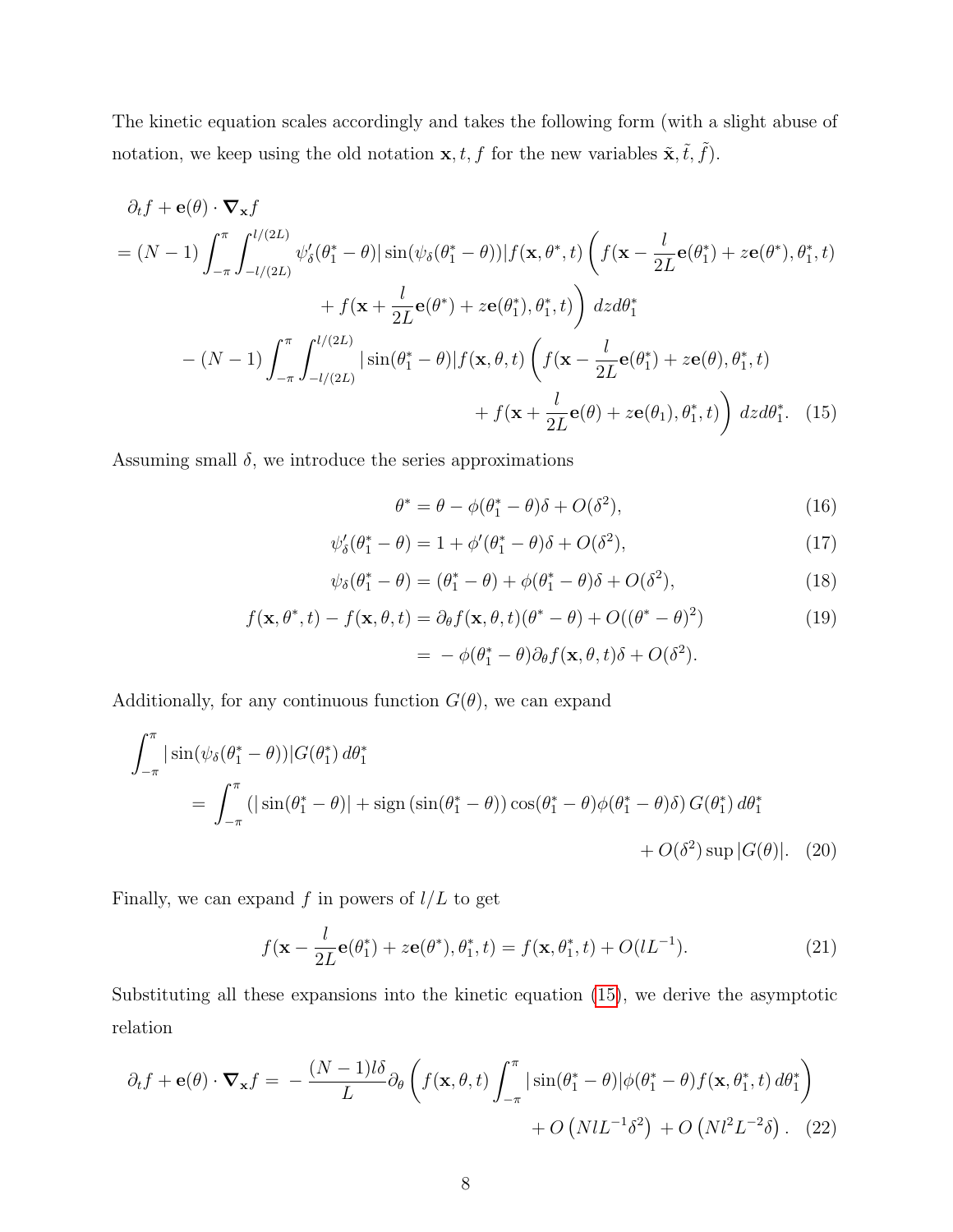To finalize the model, we postulate two hypotheses. The first is that the strength of alignment per collision,  $\delta$ , is small and that  $N l \delta L^{-1}$  is non-vanishing and finite. Since  $Nl\delta L^{-1} = (NL^{-2})(Ll)\delta$ , which can be interpreted as the average number of collisions when traveling the domain length multiplied by the maximum change per collision, this condition implies that many small changes in a rod's orientation accumulate to a finite magnitude. In this case  $\delta$  is inversely proportional to the number of rods in a narrow band of width l. The second hypothesis is a macroscopic limit assumption:  $lL^{-1}$  is small and the number of rods, N, is large. Under these hypotheses, the leading order approximation of [\(22\)](#page-7-1) is a mean-field, Fokker-Planck equation

<span id="page-8-1"></span>
$$
\partial_t f + \mathbf{e}(\theta) \cdot \nabla_{\mathbf{x}} f + \kappa \partial_{\theta} \left( f(\mathbf{x}, \theta, t) \int_{-\pi}^{\pi} |\sin(\theta_1 - \theta)| \phi(\theta_1 - \theta) f(\mathbf{x}, \theta_1, t) d\theta_1 \right) = 0, \quad (23)
$$

where

<span id="page-8-0"></span>
$$
\kappa = \frac{N l \delta}{L},\tag{24}
$$

 $\delta, l/L \ll 1$  and  $N \gg 1$ . Note that unlike what one might expect,  $\kappa$  is not invariant to parameter changes that keep the mean density  $N/L^2$  fixed. This is due to the time rescaling being proportional to L. If we double L and keep the mean density fixed,  $\kappa$  doubles as well, but this is a reflection of one unit of time, and the average number of collisions a rod would undergo in that time interval, also doubling. However, our phase transition results in the next sections are independent of any scaling that keep the mean density fixed.

#### Alignment to mean nematic orientation

In what follows, we replace the factor  $N-1$  in [\(24\)](#page-8-0) with N since both have the same asymptotic behavior for  $N \gg 1$ . Following [\[9\]](#page-15-5), we choose the alignment function to be  $\phi(\theta) = \sin(2\theta)$ . This functional form is commonly used and is related to frictional force balance, commonly found in environments at low Reynolds' number that bacterial cells experience. It can be derived in different contexts, such as bacterial alignment in a colony due to growth [\[2\]](#page-15-12). In our case it comes from the force a colliding rod receives perpendicular to its orientation, proportional to  $\sin(\theta) \cos(\theta)$ , from opposing frictional forces generated by the second rod.

With this choice, one can introduce a local mean nematic orientation and [\(23\)](#page-8-1) can be interpreted as a continuous alignment to such mean orientation. The mean orientation is,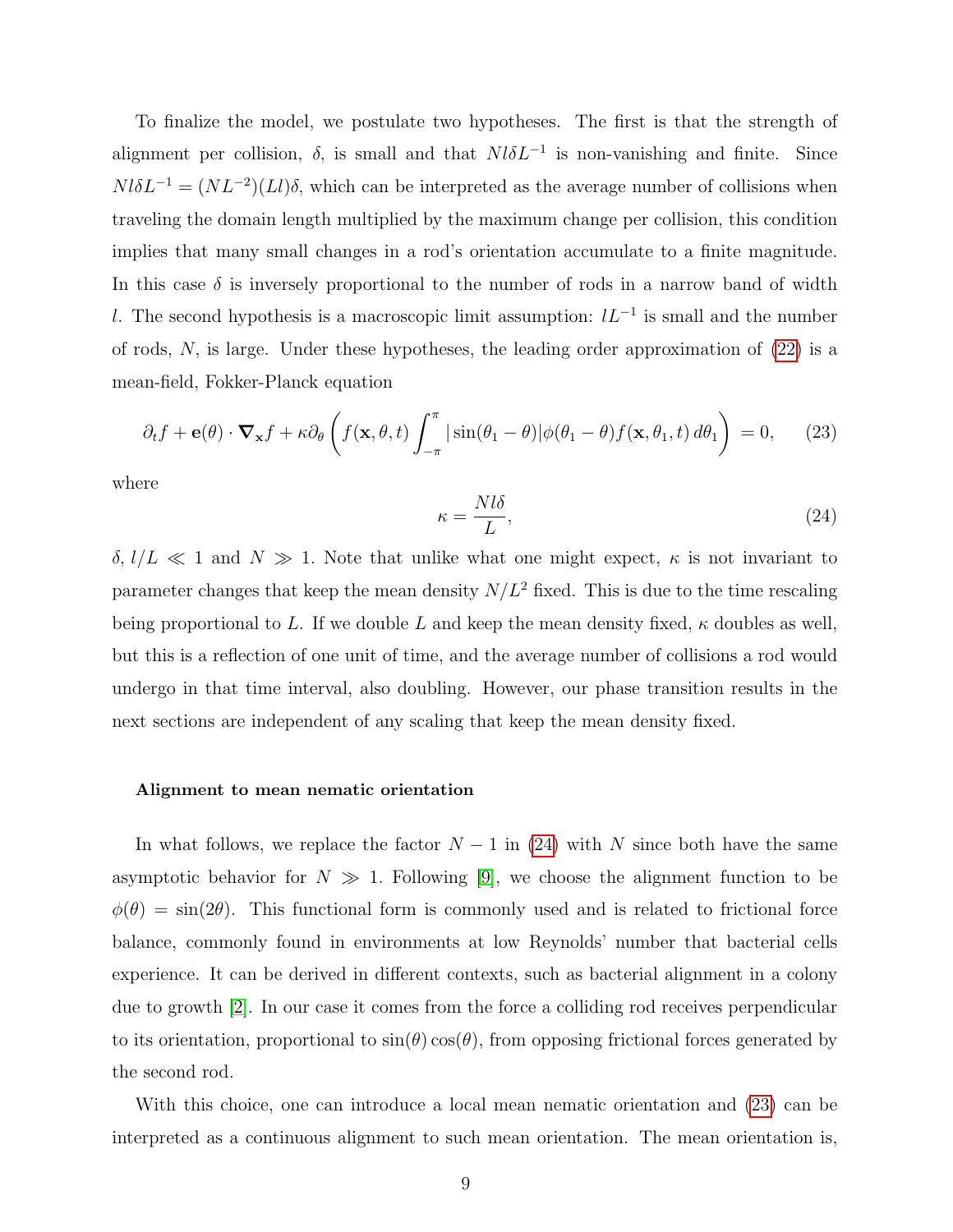in general, is specific for each rod, i.e. it depends on  $\theta$  through the rate of collisions with other rods. Indeed, we can write

$$
\int_{-\pi}^{\pi} |\sin(\theta_1 - \theta)| \phi(\theta_1 - \theta) f(\mathbf{x}, \theta_1, t) d\theta_1 = \text{Im} \int_{-\pi}^{\pi} |\sin(\theta_1 - \theta)| e^{2i(\theta_1 - \theta)} f(\mathbf{x}, \theta_1, t) d\theta_1
$$

$$
= \text{Im} \left[ e^{-2i\theta} \int_{-\pi}^{\pi} |\sin(\theta_1 - \theta)| e^{2i\theta_1} f(\mathbf{x}, \theta_1, t) d\theta_1 \right] = |\mathbf{J}| \sin(2(\Theta - \theta)), \quad (25)
$$

where

$$
\mathbf{J}(\mathbf{x}, \theta, t) = \int_{-\pi}^{\pi} |\sin(\theta_1 - \theta)| e^{2i\theta_1} f(\mathbf{x}, \theta_1, t) d\theta_1,
$$
 (26)

is a mean nematic current, with polar angle  $2\Theta(\mathbf{x}, \theta, t)$  defined by the condition:

$$
e^{2i\Theta} = |\mathbf{J}|^{-1} \int_{-\pi}^{\pi} |\sin(\theta_1 - \theta)| e^{2i\theta_1} f(\mathbf{x}, \theta_1, t) d\theta_1,
$$
 (27)

or equivalently as an angle such that

$$
\int_{-\pi}^{\pi} |\sin(\theta - \theta_1)| \sin(2(\theta_1 - \Theta)) f(\mathbf{x}, \theta_1, t) d\theta_1 = 0.
$$
 (28)

The Fokker-Planck equation in this case is

$$
\partial_t f + \mathbf{e}(\theta) \cdot \nabla_{\mathbf{x}} f + \kappa \partial_{\theta} (f|\mathbf{J}| \sin(2(\Theta - \theta))) = 0.
$$
 (29)

The discussion of similar models based on the mean nematic current can be found in Chaté et al. [\[10\]](#page-15-4), Ginelli et al. [\[8\]](#page-15-6) and Degond et al. [\[15\]](#page-16-4).

## AGENT-BASED MODELS OF ALIGNMENT

In this section we describe a simplified agent-based model that can be used in Monte Carlo simulations to obtain suitable approximate solutions of [\(23\)](#page-8-1). In this model we do not need to trace pairwise interactions of rods, but instead use a more computationally efficient method of accumulating alignments over a neighborhood of a rod. While this is the approach often take for phenomenological models of alignment, we use the form of the mean nematic current we derived from microscopic rules in previous sections to help ensure consistency. Consider an agent-based model of N rods moving on square domain with side length L with periodic boundary conditions. Let the positions of rod centers  $\{x_i\}$  and orientation angles  $\{\theta_i\}$  evolve according to the ODEs

<span id="page-9-0"></span>
$$
\frac{d\mathbf{x}_i}{dt} = \bar{v}\mathbf{e}(\theta_i),
$$
\n
$$
\frac{d\theta_i}{dt} = \gamma_a \sum_{|\mathbf{x}_i - \mathbf{x}_j| \le R} |\sin(\theta_j - \theta_i)| \sin(2(\theta_j - \theta_i)) + \sqrt{D}\xi_i(t), \quad i = 1..N,
$$
\n(30)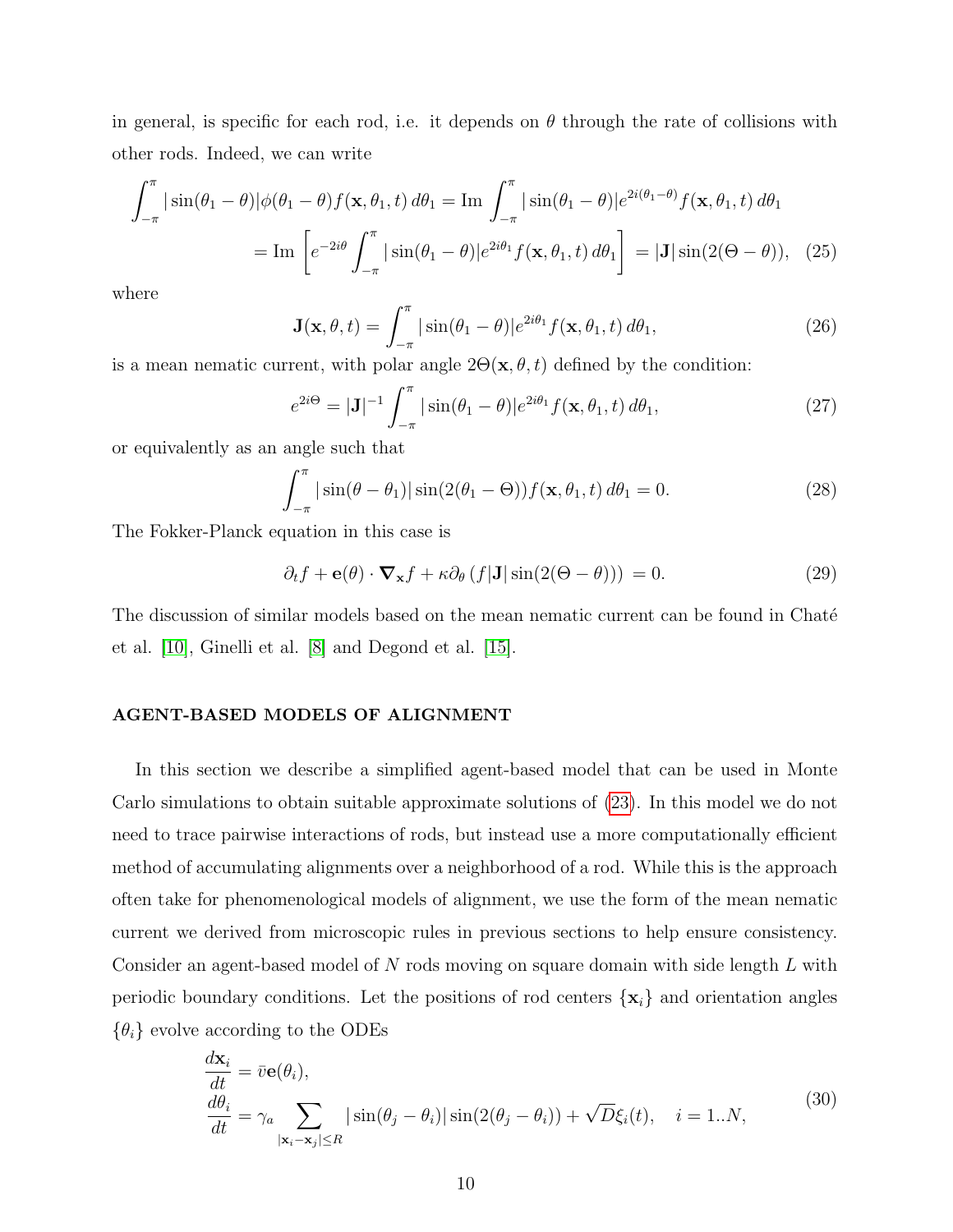where  $\gamma_a > 0$  is the strength of alignment, R is the interaction radius, D is the rotational diffusivity (diffusion coefficient), and  $\{\xi_i(t)\}_{i=1..N}$  is the vector of independent whites noises. The above model is closely related to a model of nematic alignment of self-propelled particles by Peruani et al. [\[9\]](#page-15-5) that was built on the geometry of alignment of liquid crystals. In particular it assumes only angular diffusion so that rods move with constant velocity. We will refer to the model of Peruani et al. [\[9\]](#page-15-5) as the LC-model of alignment. The difference between the two models is a factor  $|\sin(\theta_j - \theta_i)|$  in the rate of alignment.

We would like to determine ranges of values of  $\gamma_a$  and R such that the agent-based model [\(30\)](#page-9-0) corresponds to BC-model from the last section. To this end we compare [\(23\)](#page-8-1) to the the mean-field equation describing the dynamics of the probability density distribution function f for model [\(30\)](#page-9-0). The latter can be written in non-dimensional form as

<span id="page-10-0"></span>
$$
\partial_t f + \mathbf{e}(\theta) \cdot \nabla_{\mathbf{x}} f + \frac{\gamma_a NL}{\bar{v}} \frac{\pi R^2}{L^2} \partial_{\theta} \left( V_R f(\mathbf{x}, \theta, t) \right) = \frac{DL}{\bar{v}} \partial_{\theta}^2 f,
$$
\n(31)

where transport velocity  $V_R$  equals

$$
V_R = \frac{L^2}{\pi R^2} \int_{|\mathbf{x}_1 - \mathbf{x}| < \frac{R}{L}} \int_{-\pi}^{\pi} |\sin(\theta_1 - \theta)| \sin(2(\theta_1 - \theta)) f(\mathbf{x}_1, \theta_1, t) d\theta_1 d\mathbf{x}_1,
$$

and  $D > 0$  is the rotational diffusion coefficient from the agent based model. The additional local integration over a region  $|\mathbf{x}_1 - \mathbf{x}| < \frac{R}{L}$  $\frac{R}{L}$  differs from [\(23\)](#page-8-1), but this can be corrected. Note that in terms of parameters, [\(23\)](#page-8-1) corresponds to model [\(31\)](#page-10-0) when  $\frac{R}{L} \ll 1$  in such a way that  $NR^2L^{-2}$  remains constant and

$$
\kappa = \pi \frac{\gamma_a N}{\bar{v}} \frac{R^2}{L},\tag{32}
$$

from which we find that the rate of alignment  $\gamma_a$  and interaction radius R are functionally dependent:

$$
\gamma_a R^2 = \frac{l\bar{v}\delta}{\pi}.\tag{33}
$$

Critically, since  $\frac{R}{L} \ll 1$ , we can expand f in a power series  $f_0(\mathbf{x}, \theta, t) + O(R/L)$  around **x** analogously to section , yielding to first order

$$
\partial_t f_0 + \mathbf{e}(\theta) \cdot \nabla_{\mathbf{x}} f_0
$$
  
+ 
$$
\frac{\gamma_a NL}{\bar{v}} \frac{\pi R^2}{L^2} \partial_{\theta} \left( f_0(\mathbf{x}, \theta, t) \int_{-\pi}^{\pi} |\sin(\theta_1 - \theta)| \sin(2(\theta_1 - \theta)) f_0(\mathbf{x}, \theta_1, t) d\theta_1 \right) = \frac{DL}{\bar{v}} \partial_{\theta}^2 f_0.
$$
 (34)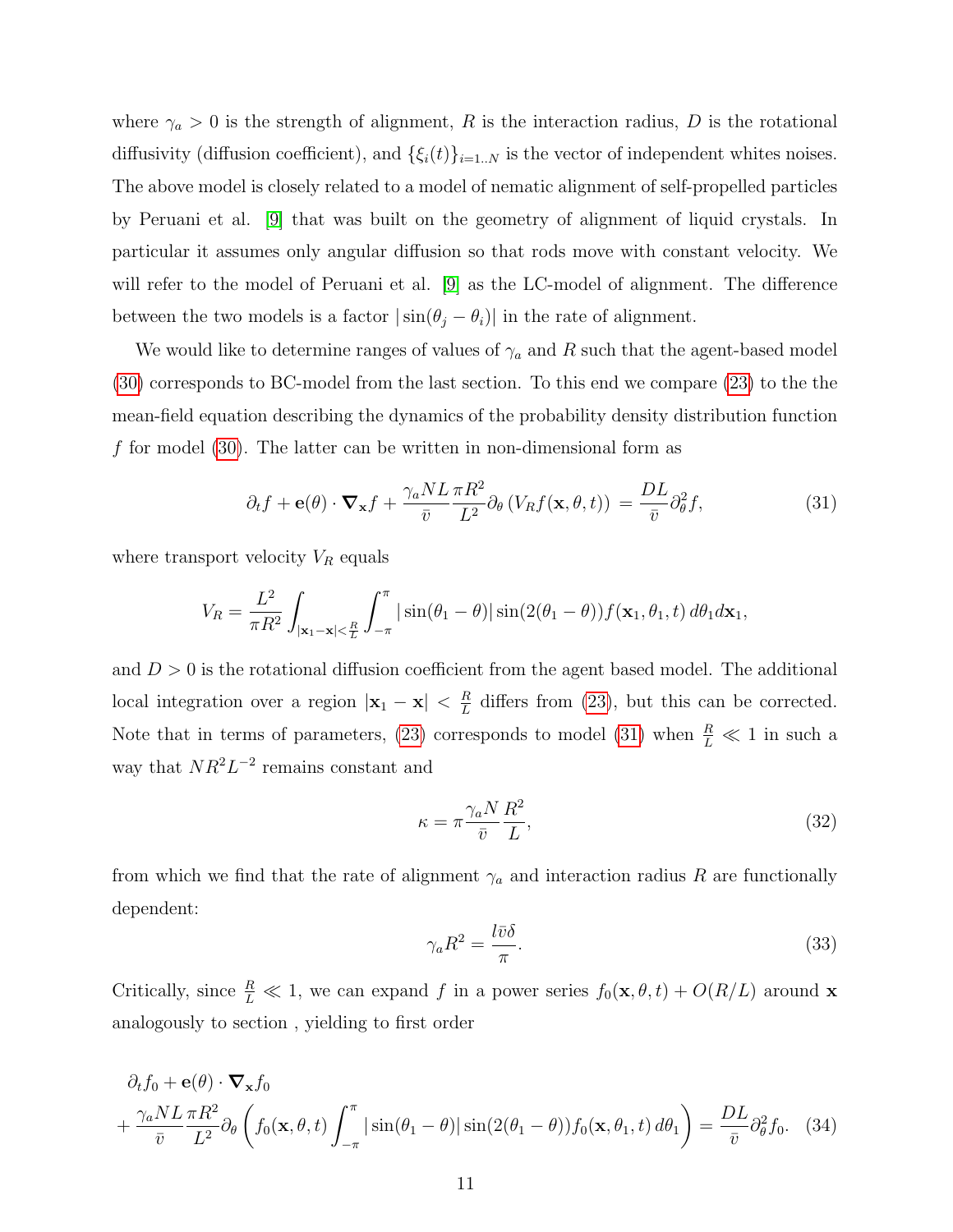#### STABILITY OF A HOMOGENEOUS UNIFORM STEADY STATE

#### Linear stability

Consider the mean-field equation [\(23\)](#page-8-1) with added diffusion in orientation:

$$
\partial_t f + \mathbf{e}(\theta) \cdot \nabla_{\mathbf{x}} f + \kappa \partial_{\theta} \left( f(\mathbf{x}, \theta, t) \int_{-\pi}^{\pi} |\sin(\theta_1 - \theta)| \phi(\theta_1 - \theta) f(\mathbf{x}, \theta_1, t) d\theta_1 \right) = \mu \partial_{\theta}^2 f, \quad (35)
$$

where  $\mu > 0$  is a non-dimensional diffusion coefficient. Following [\[9\]](#page-15-5), we consider the problem of stability in the space of spatially homogeneous solutions  $f(\mathbf{x}, \theta, t) = g(\theta, t)$ . The BCmodel's equation for  $q$  is

<span id="page-11-0"></span>
$$
\partial_t g + \kappa \partial_\theta \left( g \int_{-\pi}^{\pi} |\sin(\theta_1 - \theta)| \sin(2(\theta_1 - \theta)) g(\theta_1, t) d\theta_1 \right) = \mu \partial_\theta^2 g. \tag{36}
$$

The function  $g_0 = 1/(2\pi)$  is a steady-state solution of [\(36\)](#page-11-0). By introducing the perturbation from steady state  $g = g_0 + \epsilon g_1$  and by linearizing equation [\(36\)](#page-11-0) around  $g_0$ , we obtain

<span id="page-11-1"></span>
$$
\partial_t g_1 + \frac{1}{2\pi} \partial_\theta \left( \int_{-\pi}^\pi |\sin(\theta_1 - \theta)| \sin(2(\theta_1 - \theta)) g_1(\theta_1, t) d\theta_1 \right) = \eta \partial_\theta^2 g_1,\tag{37}
$$

with the rescaled viscosity coefficient  $\eta = \frac{\mu}{r}$  $\frac{\mu}{\kappa}$ . Equation [\(37\)](#page-11-1) admits solutions in the form

$$
g_1 = e^{\lambda t} e^{in\theta}, \quad n \in \mathbb{Z}, \tag{38}
$$

provided that

$$
\lambda = \frac{\alpha_n}{\pi} - \eta n^2,\tag{39}
$$

where  $i\alpha_n$  is the eigenvalue corresponding to the eigenfunction  $e^{in\theta}$  of the operator  $I[g] =$  $\int_{-\pi}^{\pi} |\sin(\theta_1 - \theta)| \sin(2(\theta_1 - \theta)) g(\theta_1, t) d\theta_1$ . For all odd n,  $\alpha_n = 0$ , and for even n,

$$
\alpha_n = 2n \left( \frac{1}{(n-1)(n+1)} - \frac{1}{(n-3)(n+3)} \right). \tag{40}
$$

Among these values, only  $\alpha_2 = 32/15$  is positive. Thus, when  $\eta < \eta_c = \frac{8}{15}$  $\frac{8}{15\pi}$ , perturbations of the constant steady state  $g_0$  will grow in the direction of  $sin(2(\theta - \theta_0))$ , for some  $\theta_0$ . For comparison, see [\[9\]](#page-15-5), we recall that for LC-model the critical value is  $\eta_c = 0.25$ . Equation [\(36\)](#page-11-0) can be used to show that asymptotically, for  $\eta$  close to  $\eta_c$ , the steady-state amplitude of perturbations is of order  $(\eta_c - \eta)^{1/2}$ , i.e.

$$
g(\theta) \approx g_0(\theta) + c_0(\eta_c - \eta)^{\frac{1}{2}} \sin(2(\theta - \theta_0)). \tag{41}
$$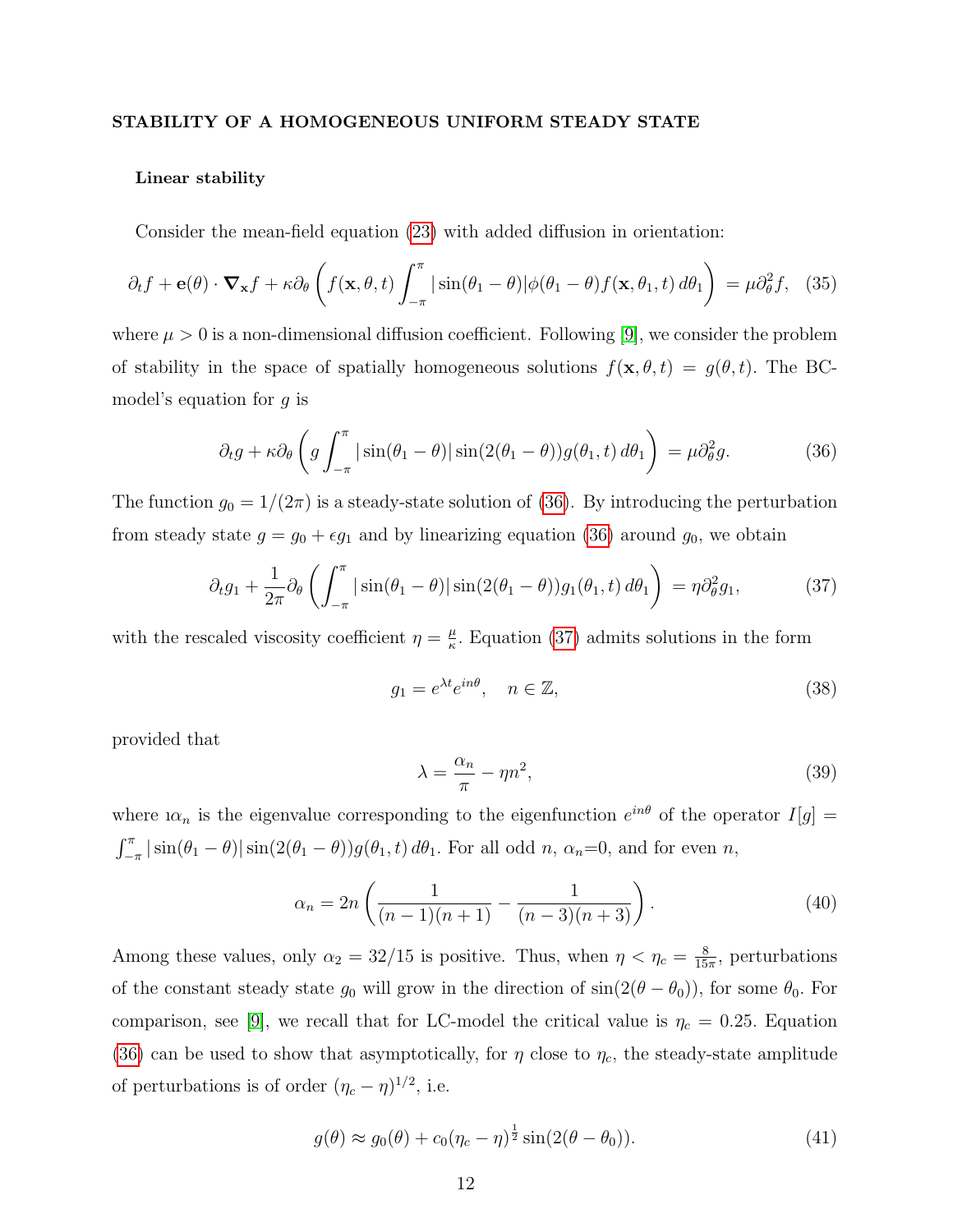The stability condition  $\eta < \eta_c$  can be written in terms of parameters of the agent-based model as a balance between the diffusivity, the density, and the strength of alignment:

$$
D > \frac{8}{15} \frac{N}{L^2} (\gamma_a R^2).
$$
 (42)

In the linear case the instabilities grow without bound. The nonlinear equation however will take the perturbations to a well defined steady state, which we compute by solving [\(36\)](#page-11-0) numerically in section .

#### Nonlinear stability

#### Numerical scheme

Equation [\(36\)](#page-11-0) can be schematically written as

$$
\partial_t g + \partial_\theta (\mathbf{e}g) = \eta \partial_\theta^2 g,\tag{43}
$$

where the velocity  $\mathbf{e} \equiv \mathbf{e}(\theta, g, t)$  is computed using a nonlocal integral operator. We use an operator-splitting method to numerically integrate equations of his type. Thus, the advection and the diffusion parts of this equation are integrated using different discretizations. The diffusive part is integrated numerically using a standard central finite-difference scheme. We use the local Lax-Friedrichs method from LeVeque [\[16\]](#page-16-6) for the advection part. In particular, if we consider the wave equation written in flux form  $\partial_t g + \partial_\theta F = 0$  (where  $F \equiv \mathbf{e} g$ ), then we use following numerical method to advance the solution during one time-step

$$
g_k^{j+1} = g_k^j - \frac{\Delta t}{\Delta \theta} [F_{k+1/2} - F_{k-1/2}] \tag{44}
$$

where  $g_k^j = g(k\Delta\theta, j\Delta t)$  and numerical fluxes are given by

$$
F_{k+1/2} = \frac{1}{2} (v_k g_k^j + v_{k+1} g_{k+1}^j) - \lambda_{i+1/2} (g_{k+1}^j - g_k^j)
$$
(45)

with  $v_k = v(k\Delta\theta, j\Delta t)$  and

$$
\lambda_{i+1/2} = \max(|v_k|, |v_{k+1}|)/2. \tag{46}
$$

We use  $N = 400$  points for the discretization and  $\Delta t = 2.5 \times 10^{-3}$  in all simulations. We also verified our simulations with  $N = 800$  and  $\Delta t = 6.25 \times 10^{-4}$  for several selected simulations (several different initial conditions) and did not observe any significant difference between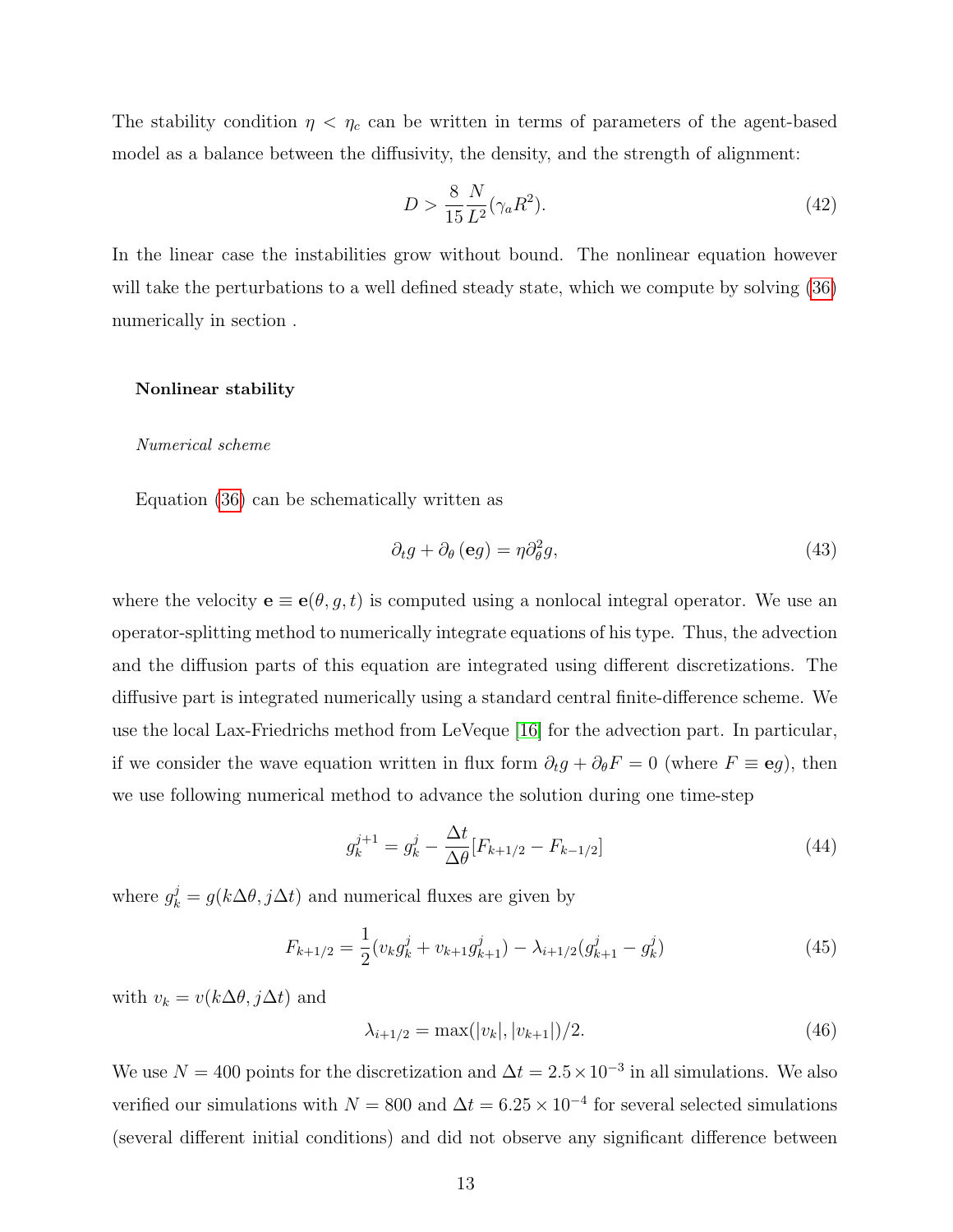simulations with low and high resolutions. Thus, we can conclude that simulations with  $N = 400$  and  $\Delta t = 2.5 \times 10^{-3}$  are well-resolved and the numerical diffusion due to the Lax-Friedrichs discretization of the advection part is not significant.

#### Numerical simulations

We used the above numercal scheme to obtain solutions of equation [\(36\)](#page-11-0) and study it's dependence on the diffusitivity parameter  $\eta = \frac{\mu}{g}$  $\frac{\mu}{\kappa}$ . For initial data we selected  $10^4$  random orientations from the uniform distribution on the interval  $[-\pi, \pi]$ . The PDF was binned on the mesh in the  $\theta$  variable, with bin width  $\Delta\theta$ . Figure [2](#page-18-0) shows the result of one such simulation in the unstable regime, when the solution converges to a non-uniform steady state (the plot corresponding to  $t = 25$ ). We preformed the comparison of numerical solutions of [\(36\)](#page-11-0) with the numerical solutions of the liquid crystal model. Figure [3](#page-18-1) shows the difference in steady states obtained from both models starting from the same initial data. The BC solution reaches a less ordered state due to the presence of the factor  $|\sin(\theta_1 - \theta)|$  in the rate alignment, which decreases the alignment strength among rods.

Figure [4](#page-19-0) shows the phase transition in the nematic order parameter  $S(t) = |\mathbf{S}(t)|$ , where

$$
\mathbf{S}(t) = \int_{-\pi}^{\pi} e^{2i\theta} g(\theta, t) d\theta,\tag{47}
$$

is a function of diffusivity coefficient  $\eta = \frac{\mu}{g}$  $\frac{\mu}{\kappa}$  for both the BC and the LC models. In these figures, S was computed when the solution reached the steady state, and the average was taken over 1000 distinct solutions with the initial data corresponding to  $10<sup>4</sup>$  rods with orientations randomly selected uniformly in the interval  $[-\pi, \pi]$ . In the ordered regime, the nematic order is stronger in LC model for the same value of  $\eta$ , while for both models the nematic order decreases at approximately the same rate at the phase transition.

## DISCUSSION

We have developed an approach to modeling interactions of self-propelled rods from a set of microscopic collision rules. Using a Boltzmann-like framework, we derived a mean-field model under the assumption that binary collisions are the dominant type of interaction, and that a collision result in a small change in a rod's orientation. We show for a common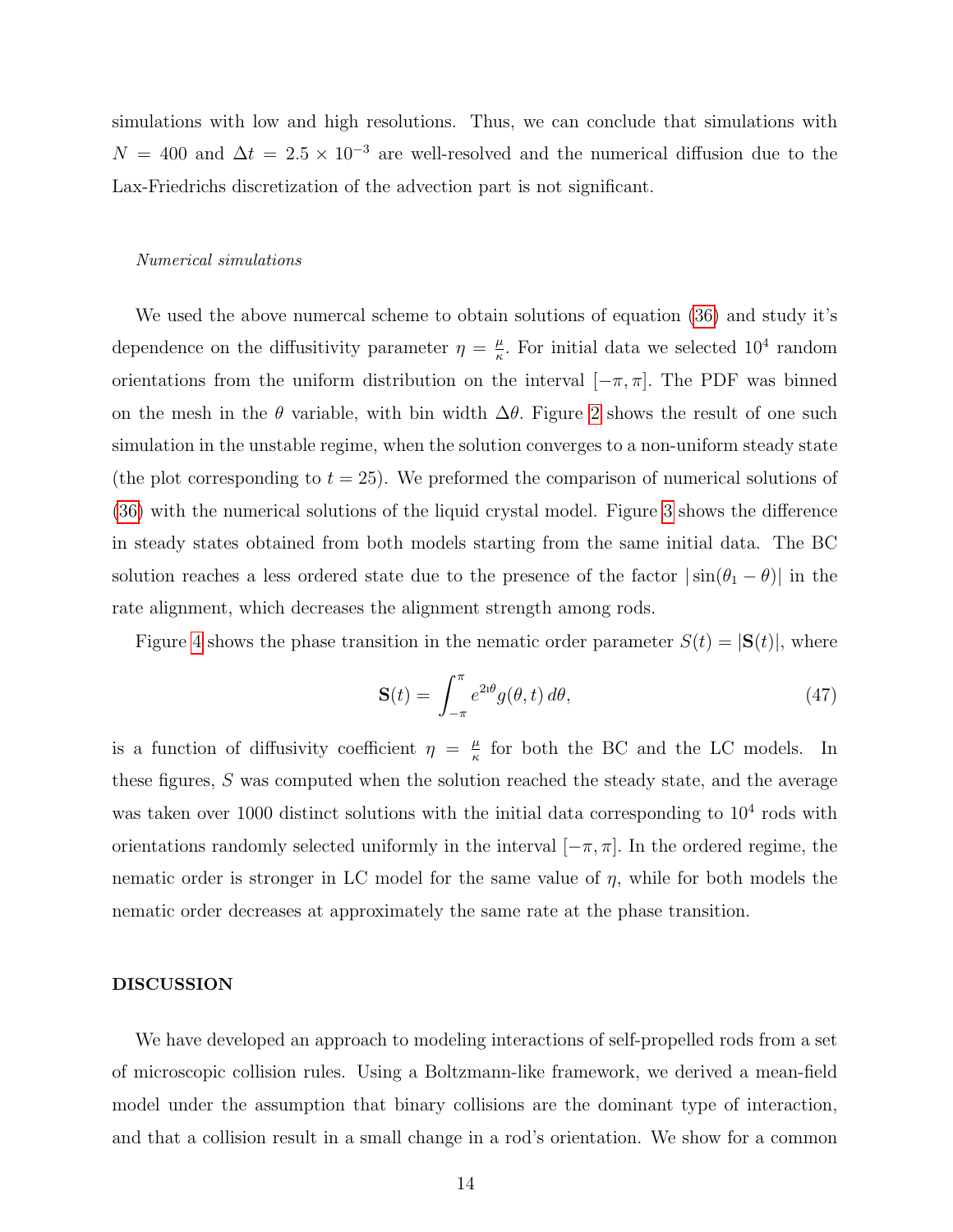choice of the alignment function that the resulting Fokker-Planck equation can be matched to commonly-used mean-field models assuming alignment of rods in a local neighborhood, albeit with a modified alignment function. These models have an additional second-order term from added rotational diffusion. Restricting to spatially homogeneous solutions, we calculate both analytically and numerically when the constant solution with a uniform distribution in orientation space becomes unstable, resulting in the emergence of nematic order.

Our approach differs from standard treatments for this type of phenomenon. We do not postulate a phenomenological rule for how rods align, instead using first principles to derive the form of the mean nematic current, which is a purely local quantity spatially. In particular, our nematic current has an additional factor that takes into account the geometry of collisions. Furthermore, we show that this additional factor does not change the functional form of the phase transition measured via the nematic order parameter S, but does notably affect the densities and diffusion levels at which the transition occurs.

As a final note, our treatment of  $\delta$  as a small parameter from rescaling  $\phi$  is not needed under conditions where rods are locally aligned. The function  $\phi$  will naturally be small in such situations assuming the change in orientation on collision is small for small differences in angles, as a large discontinuity at  $\phi(0)$  would imply rods actively repel each other when nearly aligned. This suggests our model can be used to analyze situations where the change is angle per collision is not necessarily small, but rods are locally aligned into streams or clusters.

#### ACKNOWLEDGMENTS

Research is supported by National Science Foundation Division of Mathematical Sciences awards 1903270 (to M.P. and I.T.) and 1903275 (to OAI and PM). We also would like to thank prof. D. Kuzmin (TU Dortmund) for helpful discussions on the numerical methods for the kinetic model presented in this paper.

<span id="page-14-0"></span><sup>[1]</sup> Be'er A, Ilkanaiv B, Gross R, Kearns D B, Heidenreich S, Bär M, and Ariel G. A phase diagram for bacterial swarming. Nat Comm Physics, 3(66), April 2020.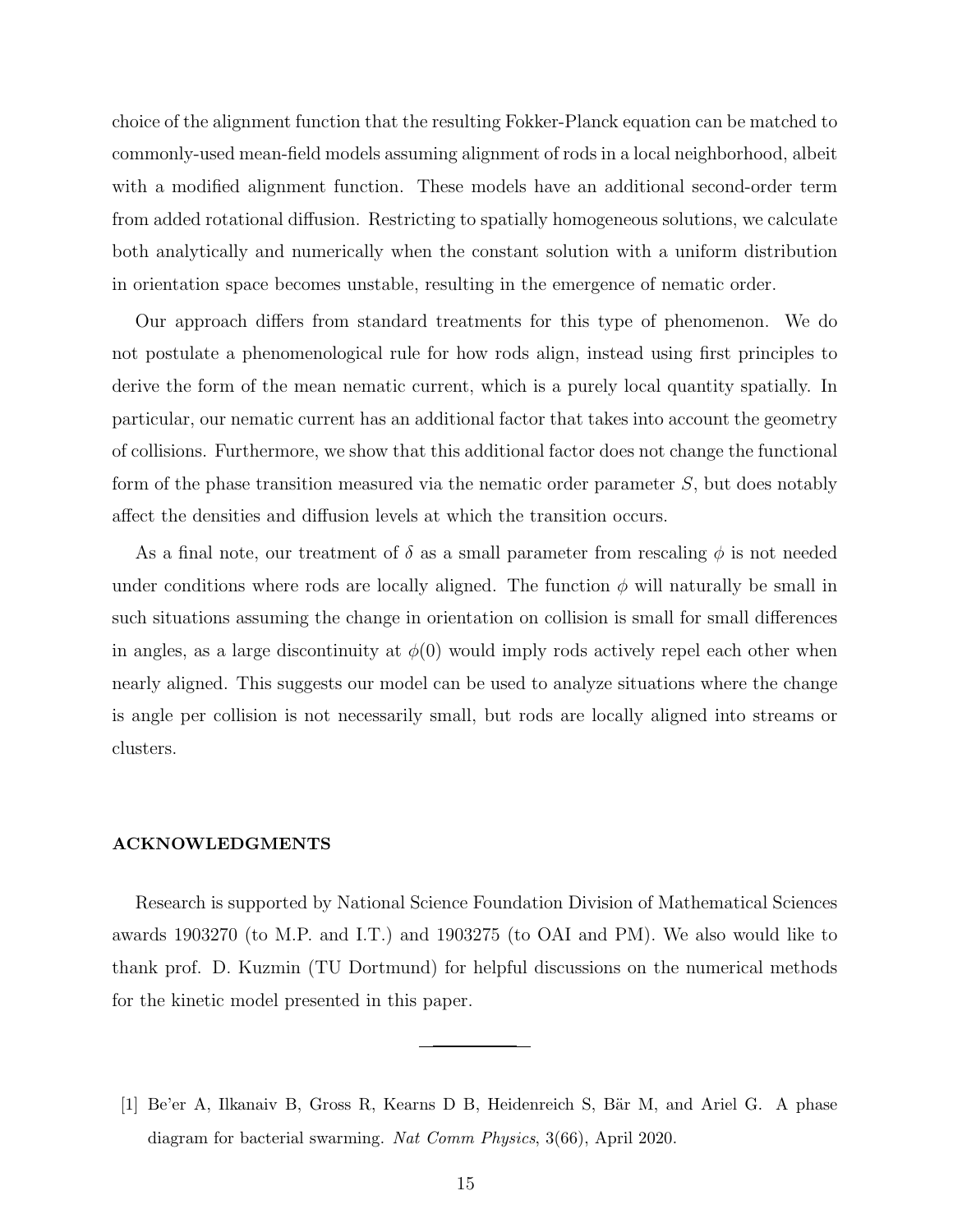- <span id="page-15-12"></span>[2] D. AU Dell'Arciprete, M. L. Blow, A. T. Brown, F. D. C. Farrell, J. S. Lintuvuori, A. F. McVey, D. Marenduzzo, and W. C. K. Poon. A growing bacterial colony in two dimensions as an active nematic. Nat Commun, 9(4190), October 2018.
- <span id="page-15-0"></span>[3] Rajesh Balagam and Oleg A. Igoshin. Mechanism for Collective Cell Alignment in Myxococcus xanthus Bacteria. PLOS Computational Biology, 11(8):e1004474, August 2015.
- <span id="page-15-1"></span>[4] Rajesh Balagam, Douglas B. Litwin, Fabian Czerwinski, Mingzhai Sun, Heidi B. Kaplan, Joshua W. Shaevitz, and Oleg A. Igoshin. Myxococcus xanthus Gliding Motors Are Elastically Coupled to the Substrate as Predicted by the Focal Adhesion Model of Gliding Motility. PLOS Computational Biology, 10(5):e1003619, May 2014.
- <span id="page-15-7"></span>[5] François Bolley, José A. Cañizo, and José A. Carrillo. Mean-field limit for the stochastic Vicsek model. Applied Mathematics Letters, 25(3):339–343, March 2012.
- <span id="page-15-11"></span>[6] Cercignani C. The Boltzmann Equation and Its Applications. Springer-Verlag, New York, 1988.
- <span id="page-15-8"></span>[7] Bertin E, Droz M, and Grégoire G. Boltzmann and hydrodynamic description for self-propelled particles. Phys Rev E Stat Nonlin Soft Matter Phys, 74, 2006.
- <span id="page-15-6"></span>[8] Ginelli F, Peruani F, Bär M, and Chaté H. Large-scale collective properties of self-propelled rods. Phys Rev Lett, 104, 2010.
- <span id="page-15-5"></span>[9] Peruani F, Deutsch A, and Bär M. A mean-field theory for self-propelled particles interacting by velocity alignment mechanisms. Eur. Phys. J. Spec. Top., 157:111–122, 2008.
- <span id="page-15-4"></span>[10] Chat´e H, Ginelli F, and Montagne R. Simple model for active nematics: quasi-long-range order and giant fluctuations. Phys Rev Lett, 96:180602, 2006.
- <span id="page-15-2"></span>[11] D Kaiser. Coupling cell movement to multicellular development in myxobacteria. Nat Rev Microbiol, 1(1):45–54, October 2003.
- <span id="page-15-10"></span>[12] Daniel B. Kearns and Richard Losick. Swarming motility in undomesticated bacillus subtilis. Molecular Microbiology, 49(3):581–590, 2003.
- <span id="page-15-9"></span>[13] José Muñoz-Dorado, Francisco J Marcos-Torres, Elena García-Bravo, Aurelio Moraleda-Muñoz, and Juana Pérez. Myxobacteria: Moving, killing, feeding, and surviving together. Front Microbiol, 7:781, 2016.
- <span id="page-15-3"></span>[14] F. J. Ndlec, T. Surrey, A. C. Maggs, and S. Leibler. Self-organization of microtubules and motors. Nature, 389(6648):305–308, September 1997.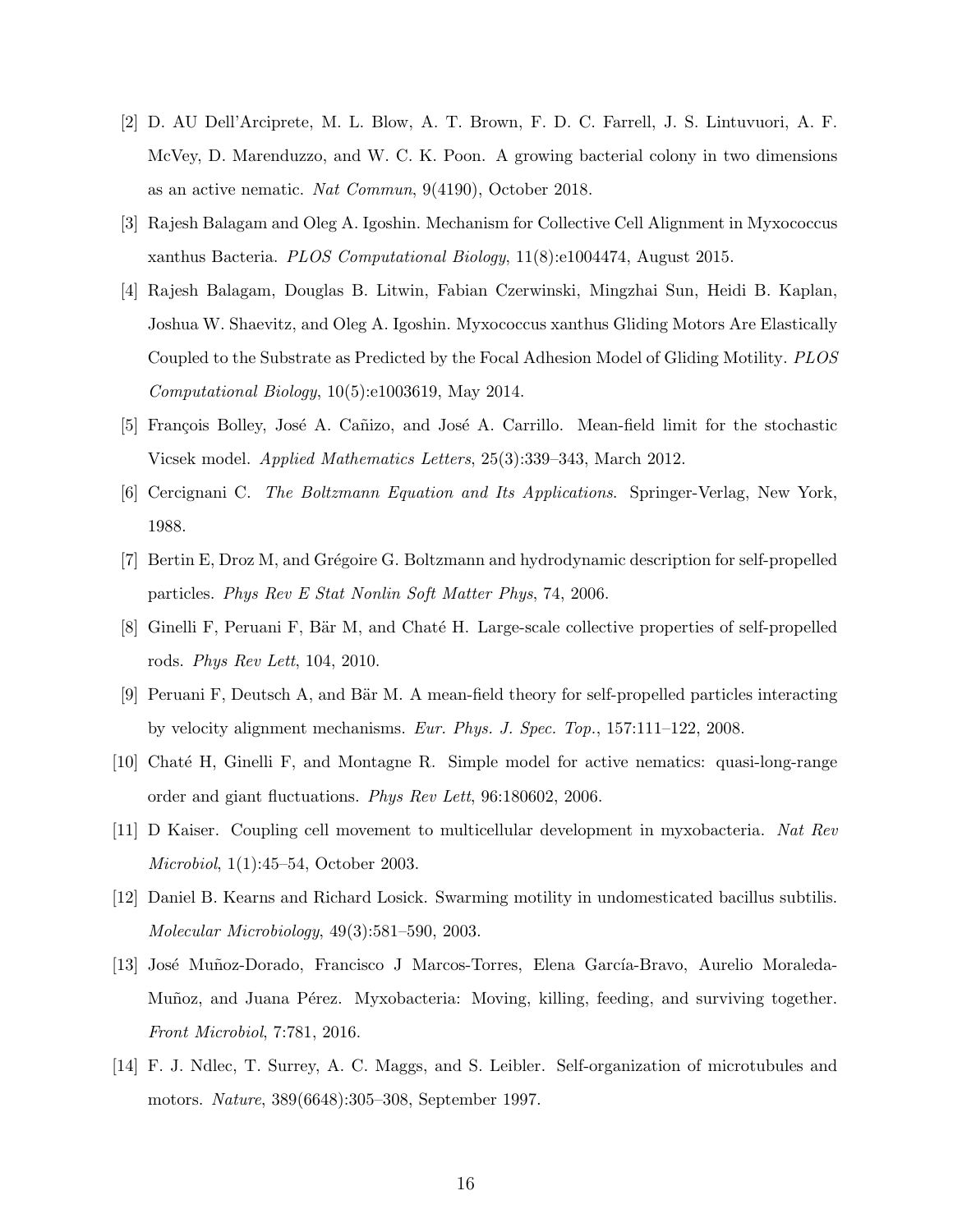- <span id="page-16-4"></span>[15] Degond P, Manhart A, and Yu H. A continuum model for nematic alignment of self-propelled particles. Discrete Contin. Dyn. Syst. Ser. B, 22:1295–1327, 2017.
- <span id="page-16-6"></span>[16] LeVeque R. Finite Volume Methods for Hyperbolic Problems. Cambridge University Press, 2002.
- <span id="page-16-5"></span>[17] Hittmeir S, Kanzler L, Manhart A, and Schmeiser Ch. Kinetic modelling of colonies of myxobacteria. Math Models and Methods in Applied Sciences, 14:1–24, 2021.
- <span id="page-16-1"></span>[18] Volker Schaller, Christoph Weber, Christine Semmrich, Erwin Frey, and Andreas R. Bausch. Polar patterns of driven filaments. Nature, 467(7311):73–77, September 2010.
- <span id="page-16-2"></span>[19] Yutaka Sumino, Ken H. Nagai, Yuji Shitaka, Dan Tanaka, Kenichi Yoshikawa, Hugues Chat´e, and Kazuhiro Oiwa. Large-scale vortex lattice emerging from collectively moving microtubules. Nature, 483(7390):448–452, March 2012.
- <span id="page-16-3"></span>[20] Vicsek T, Czirók A, Ben-Jacob E, Inon Cohen I, and Shochet O. Novel type of phase transition in a system of self-driven particles. Phys. Rev. Lett., 75, 1995.
- <span id="page-16-0"></span>[21] H. P. Zhang, Avraham Be'er, E.-L. Florin, and Harry L. Swinney. Collective motion and density fluctuations in bacterial colonies. Proceedings of the National Academy of Sciences, 107(31):13626–13630, 2010.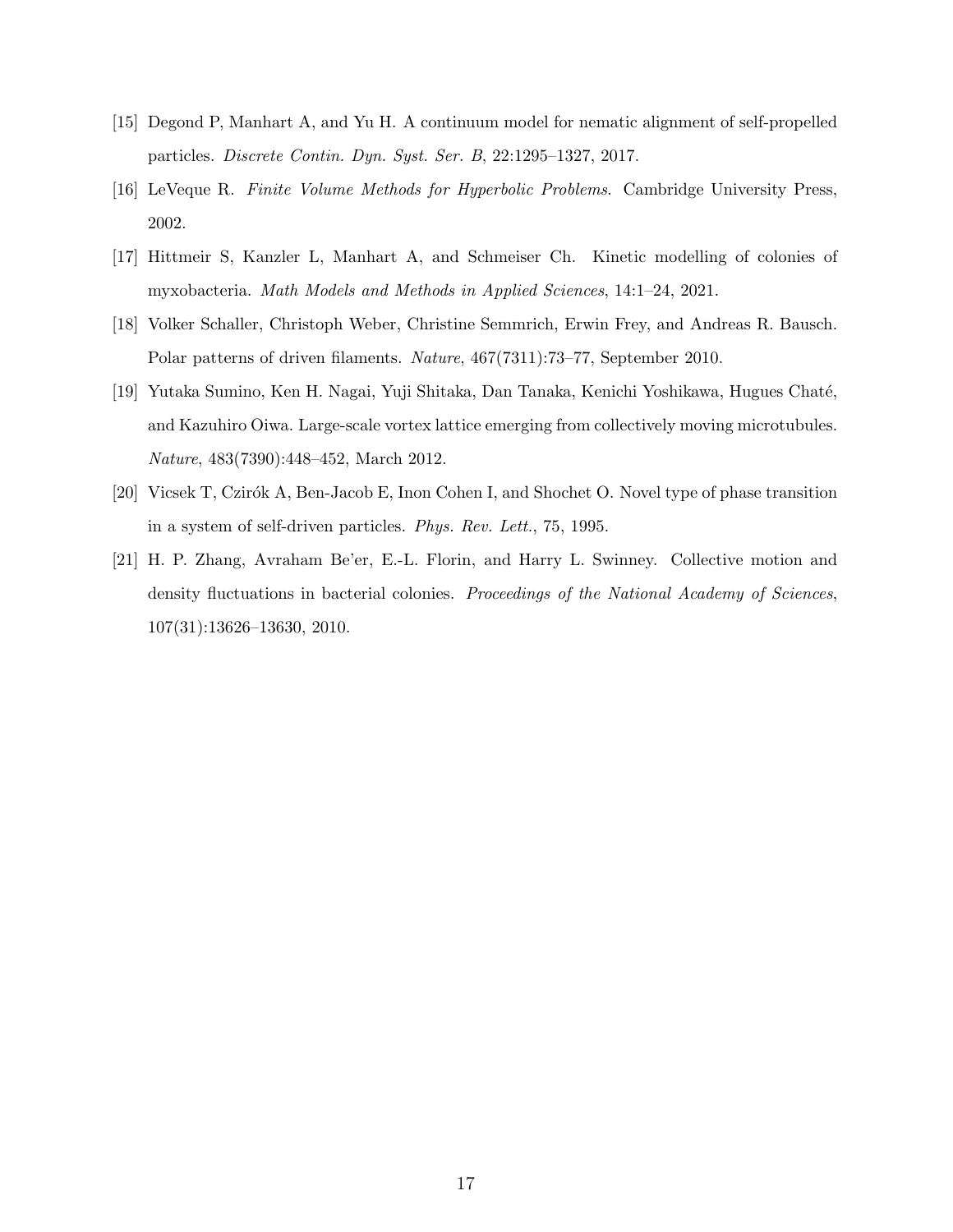

<span id="page-17-0"></span>FIG. 1. Alignment geometry. A) Parallelogram  $P_1$  is formed by vectors  $l\mathbf{e}(\theta)$  and  $\bar{v}\Delta t\mathbf{e}(\theta_1)$ . Parallelogram  $P_2$  is formed by vectors  $l\mathbf{e}(\theta_1)$  and  $\bar{v}\Delta t\mathbf{e}(\theta)$ . A  $\theta$ -rod (solid arrow) re-orients to a different orientation (dotted arrow) upon interaction with a  $\theta_1$ -rod from  $P_1$  or  $P_2$ .  $\theta_1$ -rod re-orients by the same angle in the opposite direction (dotted arrow). B) Same as A) but with a collision in  $P_1$  or  $P_2$  resulting in a  $\theta$  rod.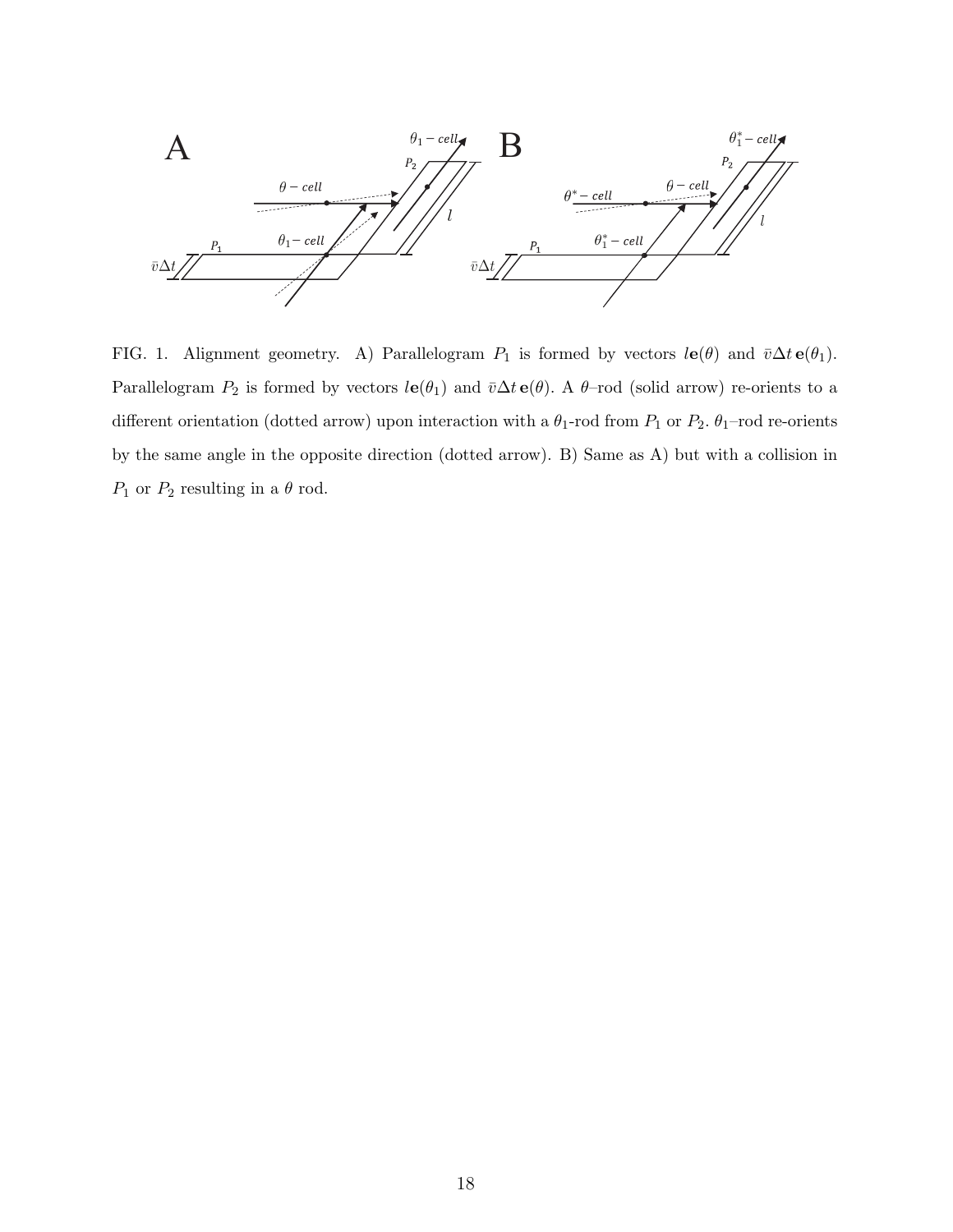

<span id="page-18-0"></span>FIG. 2. Evolution of  $g(\theta, t)$  to a steady state in ustable regime. The result of numerical simulation of equation [\(36\)](#page-11-0) at times  $t = 0$ , 10, 13, 25 starting from random initial data. By time  $t = 25$  the numerical solution reaches the steady state.



<span id="page-18-1"></span>FIG. 3. Steady states according to binary collision (BC) model and liquid crystal (LC) model. Figure shows plots of function  $g(\theta, t)$  at time t when the solutions reach steady states, according to the numerical simulation of equation [\(36\)](#page-11-0) and the corresponding equation for the liquid crystal model. The solutions start with the same random initial data.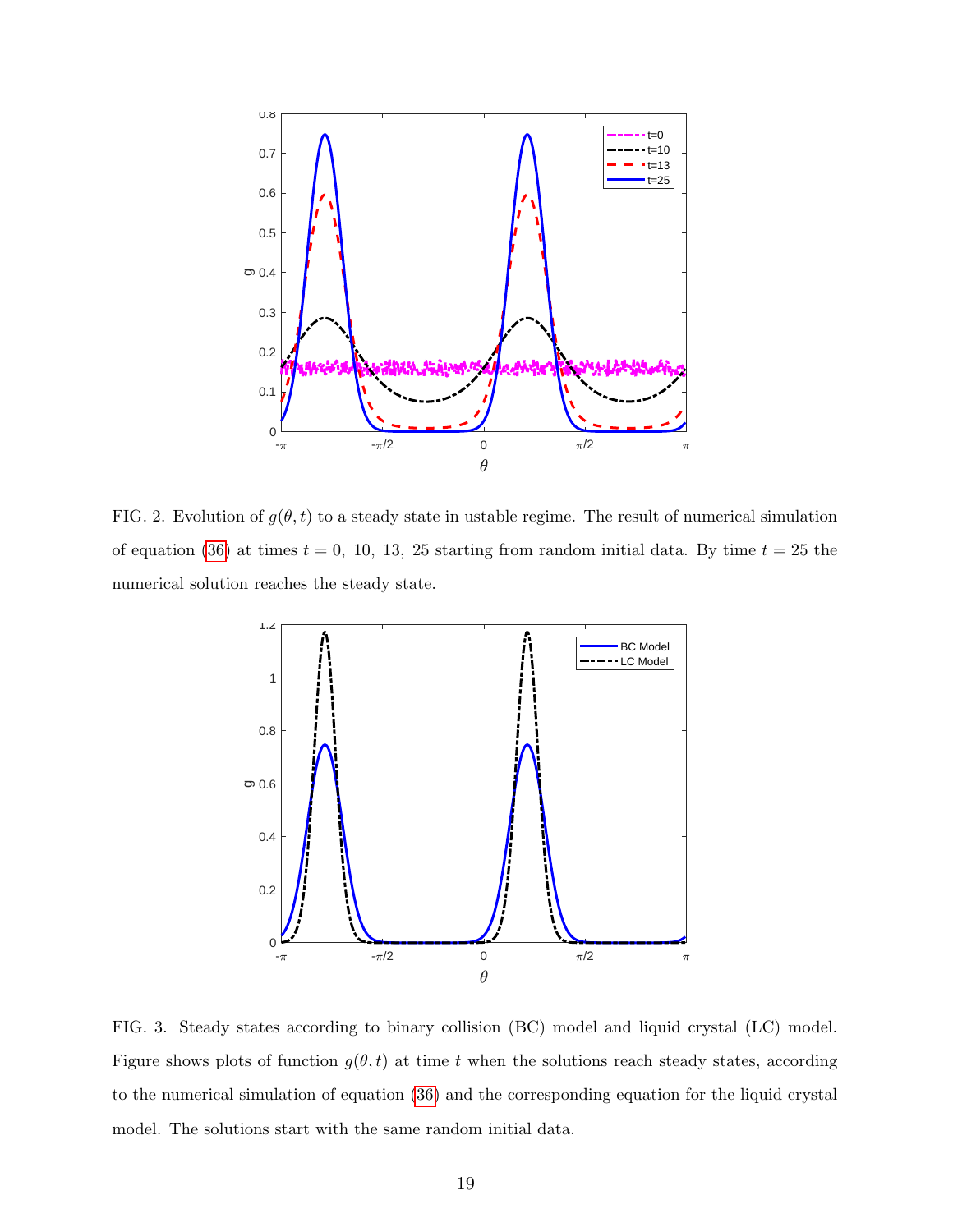

<span id="page-19-0"></span>FIG. 4. Nematic order parameter S as function of diffusivity  $\eta$ . Figure shows nematic order S at the steady states, computed numerically, averaged over 20 different simulations with random initial data, when  $\eta$  ranges from 0.02 to 0.3 with an increment of 0.02. Dotted lines mark the critical diffusivites for the corresponding linear models.